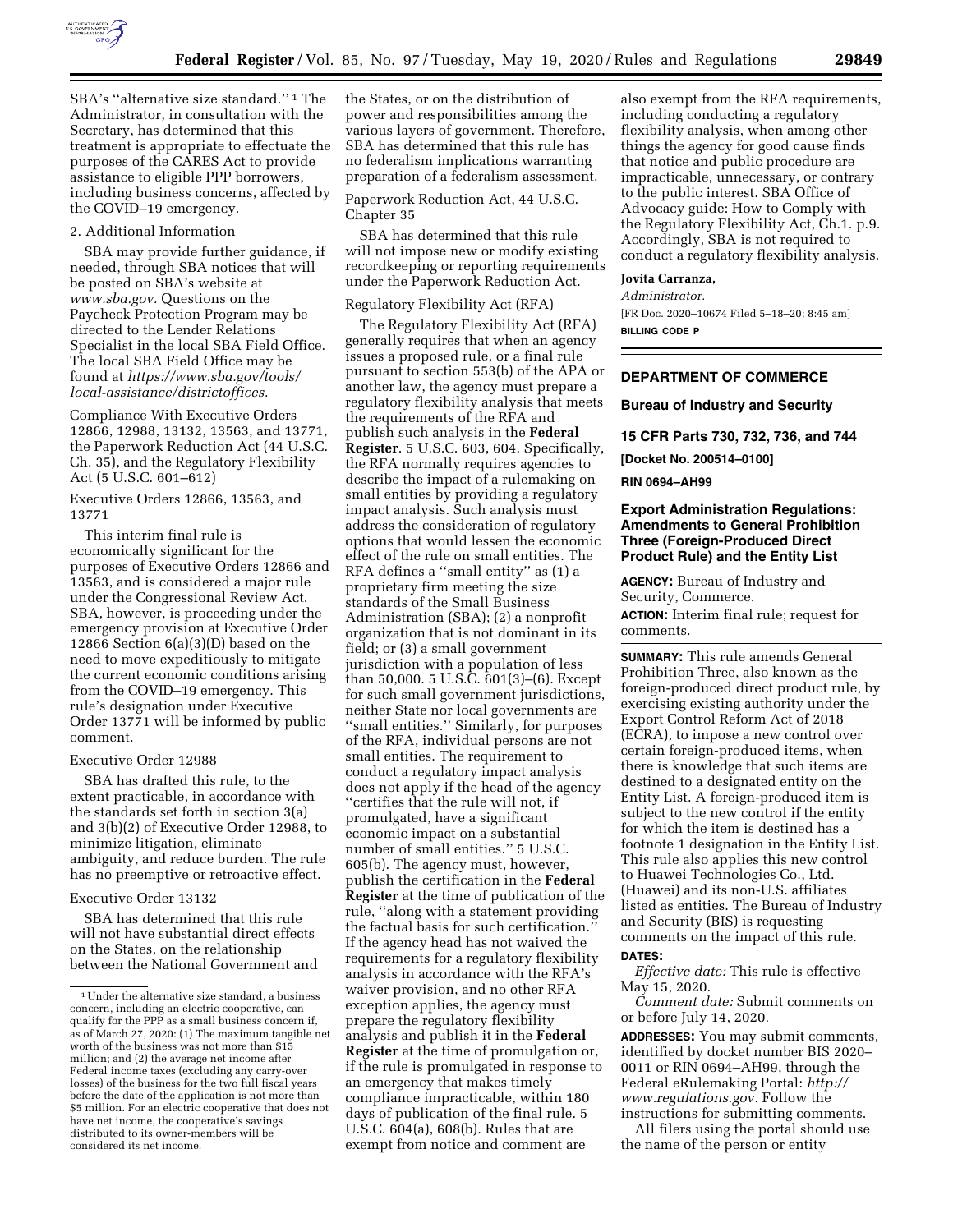submitting comments as the name of their files, in accordance with the instructions below. Anyone submitting business confidential information should clearly identify the business confidential portion at the time of submission, file a statement justifying nondisclosure and referencing the specific legal authority claimed, and provide a non-confidential version of the submission.

For comments submitted electronically containing business confidential information, the file name of the business confidential version should begin with the characters ''BC.'' Any page containing business confidential information must be clearly marked ''BUSINESS CONFIDENTIAL'' on the top of that page. The corresponding non-confidential version of those comments must be clearly marked ''PUBLIC.'' The file name of the non-confidential version should begin with the character ''P.'' The ''BC'' and "P" should be followed by the name of the person or entity submitting the comments or rebuttal comments. All filers should name their files using the name of the person or entity submitting the comments. Any submissions with file names that do not begin with a ''BC'' or ''P'' will be assumed to be public and will be made publicly available through *<http://www.regulations.gov>*.

**FOR FURTHER INFORMATION CONTACT:** 

Sharron Cook, Senior Export Policy Analyst, Regulatory Policy Division, Office of Exporter Services, Bureau of Industry and Security, Department of Commerce, Phone: (949) 660–0144 or (408) 998–8806 or email your inquiry to: *[ECDOEXS@bis.doc.gov.](mailto:ECDOEXS@bis.doc.gov)* 

#### **SUPPLEMENTARY INFORMATION:**

# **Background**

''Subject to the EAR'' is a term used in the Export Administration Regulations (15 CFR parts 730 through 774) (EAR) to describe those items and activities over which BIS exercises regulatory jurisdiction under the EAR. All U.S.-origin items, wherever located, may be subject to the EAR. In addition, foreign-produced items are subject to the EAR (1) if they contain a certain percentage of controlled U.S.-origin content (the *de minimis* rules, see § 734.4 of the EAR), or (2) if the foreignproduced item is subject to § 736.2(b)(3) of the EAR (the foreign-produced direct product rule). Section 736.2(b) of the EAR includes ten general prohibitions that describe certain exports, reexports, transfers (in-country), and other conduct, subject to the EAR. General Prohibition Three of § 736.2(b) continues to apply to foreign-produced

items controlled for national security reasons, 9x515 items, or ''600 series'' items and has three criteria: The reason for control or classification of the U.S. ''technology'' or ''software''; the foreignproduced item's reason for control or classification; and the destination country of the foreign-produced item, under paragraphs § 736.2(b)(3)(i) through (iv).

### **Applicability of General Prohibition Three to Huawei and Its Non-U.S. Affiliates on the Entity List**

The new rule maintains the scope and criteria of General Prohibition Three and exercises existing authority under ECRA (50 U.S.C. 4801–4852) by imposing a new control through new § 736.2(b)(3)(vi). This new control applies to foreign-produced items based on the following two criteria: (1) The reason for control or classification of the U.S. "technology" or "software"; and  $(2)$ when there is knowledge that the foreign-produced item is destined to a designated entity listed on the Entity List under Supplement No. 4 to Part 744. Whether a foreign-produced item is subject to the new control under paragraph (b)(3)(vi) will be set forth in the Entity List of the entity for which the item is destined in Supplement No. 4 to Part 744.

This rule creates a footnote 1 to Supplement No. 4 to Part 744 of the EAR (Entity List) that, when added to an entity on the Entity List, imposes a control on the direct product of ''technology'' or ''software'' subject to the EAR, and specified in Export Control Classification Numbers (ECCN) 3E001, 3E002, 3E003, 4E001, 5E001, 3D001, 4D001, or 5D001; ''technology'' subject to the EAR and specified in ECCN 3E991, 4E992, 4E993, or 5E991; or ''software'' subject to the EAR and specified in ECCN 3D991, 4D993, 4D994, or 5D991 of the Commerce Control List (CCL) in Supplement No. 1 to part 774 of the EAR produced or developed by an entity with a footnote 1 designation on the Entity List. For example, if an entity with a footnote 1 designation on the Entity List produces or develops an integrated circuit design utilizing specified Category 3, 4 or 5 ''technology'' or ''software'' such as Electronic Design Automation software, whether the ''technology'' or ''software'' is U.S.-origin or foreign-produced and made subject to the EAR pursuant to the *de minimis* or foreign-produced direct product rule, that foreign-produced integrated circuit design is subject to the EAR.

Footnote 1 of the Entity List also applies a control to any foreignproduced item (1) that is the direct

product of a plant or major component of a plant located outside the United States when the plant or major component of a plant itself is a direct product of U.S.-origin ''technology'' or ''software'' specified in Export Control Classification Number (ECCN) 3E001, 3E002, 3E003, 4E001, 5E001, 3D001, 4D001, or 5D001; U.S.-origin ''technology'' specified in ECCNs 3E991, 4E992, 4E993, or 5E991; or U.S.-origin ''software'' specified in ECCNs 3D991, 4D993, 4D994, or 5D991; and (2) such item is a direct product of ''software'' or ''technology'' produced or developed by an entity with a footnote 1 designation on the Entity List.

For purposes of this control, a note to paragraph (b)(1) of footnote 1 in Supplement No. 4 to Part 744 of the EAR clarifies that a major component of a plant located outside the United States means equipment that is essential to the ''production'' of an item to meet the specifications of any design produced or developed by designated entities, including testing equipment. For example, if a foreign company produces integrated circuits outside the United States in a foundry containing U.S. origin or foreign-produced equipment (which itself is a direct product of U.S. origin ''technology'' or ''software'' in specified Category 3, 4, or 5 ECCNs) that is essential to the ''production'' of the integrated circuit to meet the specifications of their design, including testing equipment (*i.e.,* a major component of a plant), and the design for the integrated circuit was produced or developed from ''software'' or ''technology'' by an entity specified in footnote 1 to the Entity List, whether or not such design is subject to the EAR, then that foreign-produced integrated circuit is subject to the EAR.

On May 16, 2019, Huawei and sixtyeight of its non-U.S. affiliates were added to the Entity List, Supplement No. 4 to part 744 of the EAR (84 FR 22961, May 21, 2019). On August 19, 2019, BIS added forty-six additional non-U.S. affiliates of Huawei to the Entity List (84 FR 43493, August 21, 2019). Huawei and its U.S. affiliates were added to the Entity List because they pose a significant risk of involvement in activities contrary to the national security or foreign policy interests of the United States.

This rule amends General Prohibition Three (foreign-produced direct product rule) by adding § 736.2(b)(3)(vi) to address specific national security and foreign policy concerns. The paragraph prohibits the reexport, export from abroad, or transfer (in-country) without a license, of certain foreign-produced items when there is knowledge that the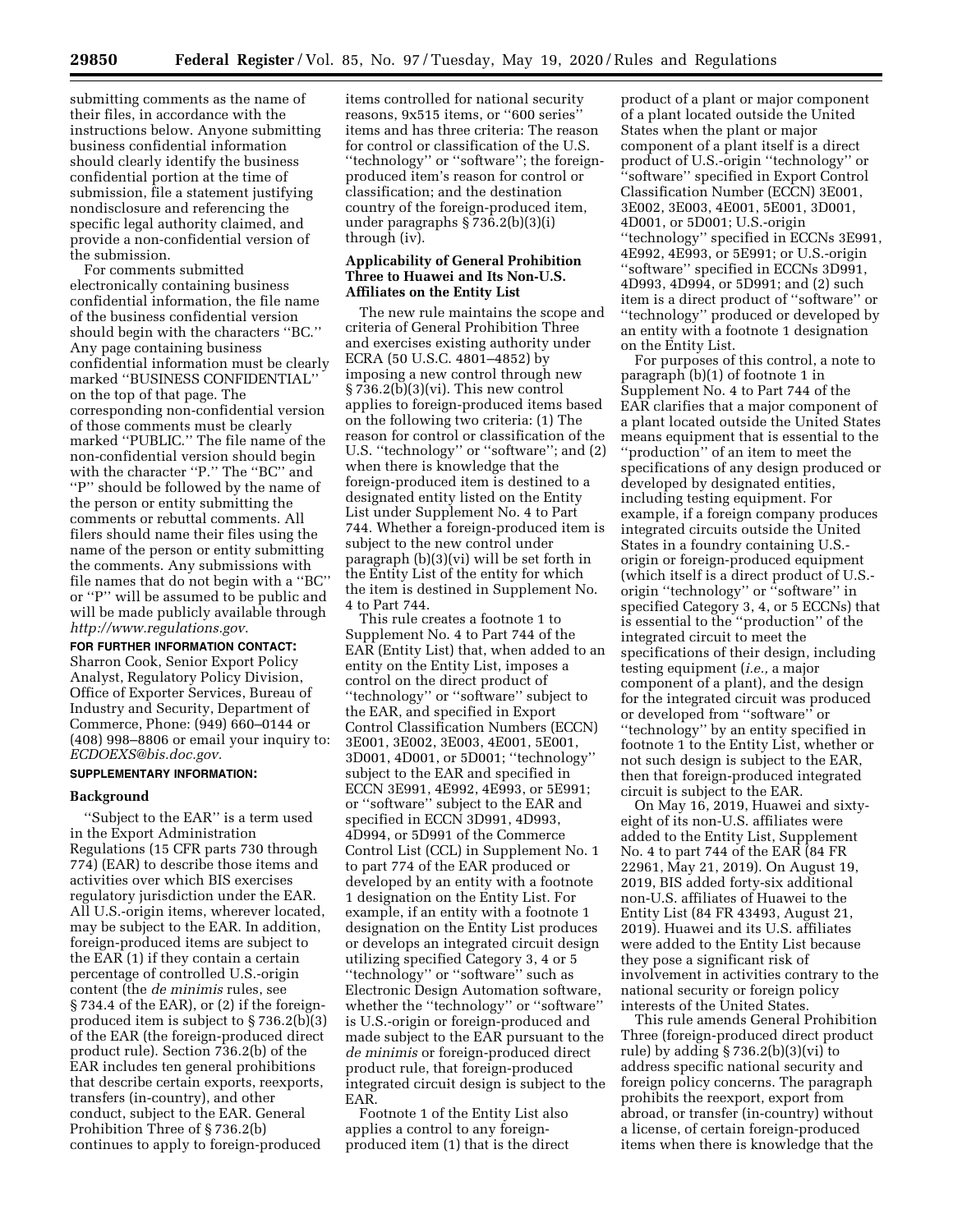item is destined to an entity with a footnote 1 designation on the Entity List.

This new rule is warranted to promote the national security and foreign policy interests of the United States, consistent with the mandate of ECRA.

# **Conforming Change for Huawei and Its Non-U.S. Affiliates Listed on the Entity List**

This interim final rule revises ninetythree entries, which list Huawei and its 114 non-U.S. affiliates, on the Entity List. Specifically, BIS is modifying the existing ninety-three entries for Huawei and its 114 non-U.S. affiliates by changing the text in the Licensing Requirement column for these entries from ''For all Items subject to the EAR (See § 744.11 of the EAR).'' to ''For all items subject to the EAR. (See §§ 736.2(b)(3)(vi)1 and 744.11 of the EAR.)''.

#### **Request for Comments**

BIS welcomes comments on the impact of this rule. Instructions for the submission of comments, including comments that contain business confidential information, are found in the **ADDRESSES** section of this final rule.

### **Savings Clause**

Shipments of foreign-produced items identified in paragraph (a) to footnote 1 in Supplement No. 4 of Part 744 of the EAR that are subject to  $\S 736.2(b)(3)(vi)$ that are now subject to the EAR and require a license that were on dock for loading, on lighter, laden aboard an exporting or transferring carrier, or en route aboard a carrier to a port of export or to the consignee/end-user, on May 15, 2020, pursuant to actual orders for exports, reexports and transfers (incountry) to a foreign destination or to the consignee/end-user, may proceed to that destination under the previous license exception eligibility or without a license.

Shipments of foreign-produced items identified in paragraph (b) to footnote 1 in Supplement No. 4 of Part 744 of the EAR that are subject to  $\S 736.2(b)(3)(vi)$ and started ''production'' prior to May 15, 2020, are not subject to § 736.2(b)(3)(vi) of the EAR and may proceed as not being subject to the EAR, if applicable, or under the previous license exception eligibility or without a license so long as they have been exported, reexported or transferred (incountry) before September 14, 2020. Any such items not exported from abroad, reexported or transferred (incountry) before midnight on September 14, 2020, will be subject to § 736.2(b)(3)(vi) of the EAR and require

a license in accordance with this interim final rule and other provisions of the EAR.

#### **Export Control Reform Act of 2018**

On August 13, 2018, the President signed into law the John S. McCain National Defense Authorization Act for Fiscal Year 2019, which included ECRA. ECRA provides the legal basis for BIS's principal authorities and serves as the authority under which BIS issues this rule. As set forth in Section 1768 of ECRA, all delegations, rules, regulations, orders, determinations, licenses, or other forms of administrative action that were made, issued, conducted, or allowed to become effective under the Export Administration Act of 1979 (previously, 50 U.S.C. 4601 *et seq.*) (as in effect prior to August 13, 2018 and as continued in effect pursuant to the International Emergency Economic Powers Act (50 U.S.C. 1701 *et seq.*)) or the Export Administration Regulations, and were in effect as of August 13, 2018, shall continue in effect according to their terms until modified, superseded, set aside, or revoked under the authority of ECRA.

## **Rulemaking Requirements**

1. Executive Orders 13563 and 12866 direct agencies to assess all costs and benefits of available regulatory alternatives and, if regulation is necessary, to select regulatory approaches that maximize net benefits (including potential economic, environmental, public health and safety effects, distributive impacts, and equity). Executive Order 13563 emphasizes the importance of quantifying both costs and benefits, of reducing costs, of harmonizing rules, and of promoting flexibility. This final rule has been designated a ''significant regulatory action,'' although not economically significant, under section 3(f) of Executive Order 12866. Although this rule is a significant regulatory action, it is a regulation where the analysis demonstrates that the primary, direct benefit is national security and is, thus, exempt from the provisions of Executive Order 13771.

2. Notwithstanding any other provision of law, no person is required to respond to or be subject to a penalty for failure to comply with a collection of information, subject to the requirements of the Paperwork Reduction Act of 1995 (44 U.S.C. 3501 *et seq.*) (PRA), unless that collection of information displays a currently valid Office of Management and Budget (OMB) Control Number. This final regulation involves a collection

currently approved by OMB under BIS control number 0694–0088, Simplified Network Application Processing System which includes, among other things, license applications, and carries a burden estimate of 42.5 minutes for a manual or electronic submission for a total burden estimate of 31,878 hours. Total burden hours associated with the PRA and OMB control number 0694– 0088 are expected to minimally increase and have a limited impact on the existing estimates as a result of this rule.

3. This rule does not contain policies with Federalism implications as that term is defined in Executive Order 13132.

4. Pursuant to section 1762 of ECRA, this action is exempt from the Administrative Procedure Act (5 U.S.C. 553) requirements, including prior notice and the opportunity for public comment.

5. Because a notice of proposed rulemaking and an opportunity for public comment are not required to be given for this rule by 5 U.S.C. 553, or by any other law, the analytical requirements of the Regulatory Flexibility Act, 5 U.S.C. 601, *et seq.,* are not applicable. Accordingly, no regulatory flexibility analysis is required, and none has been prepared.

#### **List of Subjects**

#### *15 CFR Part 730*

Administrative practice and procedure, Advisory committees, Exports, Reporting and recordkeeping requirements, Strategic and critical materials.

#### *15 CFR Part 732*

Administrative practice and procedure, Exports, Reporting and recordkeeping requirements.

## *15 CFR Part 736*

General Prohibitions.

#### *15 CFR Part 744*

Exports, Reporting and recordkeeping requirements, Terrorism.

Accordingly, parts 730, 732, 736, and 744 of the Export Administration Regulations (15 CFR parts 730 through 774) are amended as follows:

## **PART 730—[AMENDED]**

■ 1. The authority citation for part 730 is revised to read as follows:

**Authority:** 50 U.S.C. 4801–4852; 50 U.S.C. 4601 *et seq.;* 50 U.S.C. 1701 *et seq.;* 10 U.S.C. 8720; 10 U.S.C. 8730(e); 22 U.S.C. 287c; 22 U.S.C. 2151 note; 22 U.S.C. 3201 *et seq.;* 22 U.S.C. 6004; 42 U.S.C. 2139a; 15 U.S.C. 1824; 50 U.S.C. 4305; 22 U.S.C. 7201 *et seq.;* 22 U.S.C. 7210; E.O. 11912, 41 FR 15825, 3 CFR,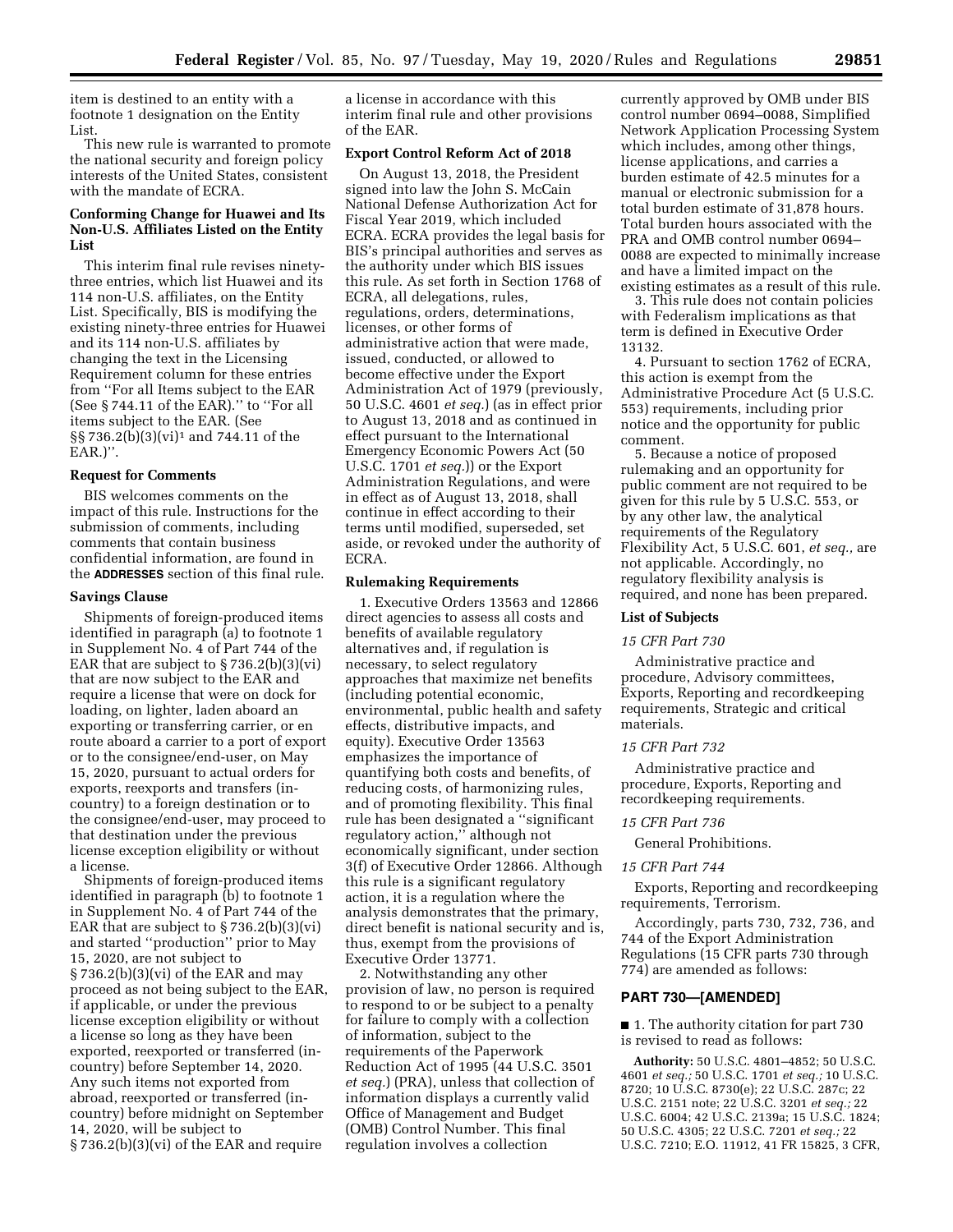1976 Comp., p. 114; E.O. 12002, 42 FR 35623, 3 CFR, 1977 Comp., p. 133; E.O. 12058, 43 FR 20947, 3 CFR, 1978 Comp., p. 179; E.O. 12214, 45 FR 29783, 3 CFR, 1980 Comp., p. 256; E.O. 12851, 58 FR 33181, 3 CFR, 1993 Comp., p. 608; E.O. 12854, 58 FR 36587, 3 CFR, 1993 Comp., p. 179; E.O. 12918, 59 FR 28205, 3 CFR, 1994 Comp., p. 899; E.O. 12938, 59 FR 59099, 3 CFR, 1994 Comp., p. 950; E.O. 12981, 60 FR 62981, 3 CFR, 1995 Comp., p. 419; E.O. 13020, 61 FR 54079, 3 CFR, 1996 Comp., p. 219; E.O. 13026, 61 FR 58767, 3 CFR, 1996 Comp., p. 228; E.O. 13222, 66 FR 44025, 3 CFR, 2001 Comp., p. 783; E.O. 13224, 66 FR 49079, 3 CFR, 2001 Comp., p. 786; E.O. 13338, 69 FR 26751, 3 CFR, 2004 Comp., p 168; E.O. 13637, 78 FR 16129, 3 CFR, 2014 Comp., p. 223; Notice of September 19, 2019, 83 FR 47799 (September 20, 2019); Notice of November 12, 2019, 84 FR 61817 (November 13, 2019); Notice of May 8, 2019, 84 FR 20537 (May 10, 2019).

■ 2. Section 730.5 is amended by revising paragraph (b) to read as follows:

# **§ 730.5 Coverage of more than exports.**

\* \* \* \* \*

(b) *Foreign products.* In some cases, exports from abroad, reexports or transfers (in-country) of items produced outside of the United States are subject to the EAR when they contain more than the *de minimis* amount of controlled U.S.-origin content as specified in § 734.4 of the EAR or when they are the direct product of specified ''technology,'' ''software,'' or a ''plant or major component of a plant'' as specified in § 736.2(b)(3) of the EAR. \* \* \* \* \*

### **PART 732—[AMENDED]**

■ 3. The authority citation for part 732 is revised to read as follows:

**Authority:** 50 U.S.C. 4801–4852; 50 U.S.C. 4601 *et seq.;* 50 U.S.C. 1701 *et seq.;* E.O. 13026, 61 FR 58767, 3 CFR, 1996 Comp., p. 228; E.O. 13222, 66 FR 44025, 3 CFR, 2001 Comp., p. 783.

■ 4. Section 732.3 is amended by revising paragraph (f) to read as follows:

#### **§ 732.3 Steps regarding the ten general prohibitions.**

\* \* \* \* \* (f) *Step 11: Foreign-produced direct product rule—General Prohibition Three.* Foreign-produced items located outside the U.S. that are the direct product of ''technology'' or ''software'' subject to the EAR or produced by a plant or major component of a plant located outside the United States that is a direct product of U.S.-origin ''technology'' or ''software'' subject to the EAR, whether made in the U.S. or a foreign country, may be subject to the EAR if they meet the conditions of General Prohibition Three in § 736.2(b)(3). Direct products that are

subject to the EAR may require a license to be exported from abroad, transferred (in-country), or reexported to specified countries or end users. If your foreign item meets the conditions of the foreignproduced direct product rule (General Prohibition Three), then your export from abroad, transfer (in-country), or reexport is subject to the EAR. You should next consider the steps regarding all other general prohibitions, license exceptions, and other requirements. If your item does not meet the conditions of General Prohibition Three, then your export from abroad, transfer (incountry), or reexport is not subject to the EAR. You have completed the steps necessary to determine whether your transaction is subject to the EAR, and you may skip the remaining steps. \* \* \* \* \*

### **PART 736—[AMENDED]**

■ 5. The authority citation for part 736 is revised to read as follows:

**Authority:** 50 U.S.C. 4801–4852; 50 U.S.C. 4601 *et seq.;* 50 U.S.C. 1701 *et seq.;* E.O. 12938, 59 FR 59099, 3 CFR, 1994 Comp., p. 950; E.O. 13020, 61 FR 54079, 3 CFR, 1996 Comp., p. 219; E.O. 13026, 61 FR 58767, 3 CFR, 1996 Comp., p. 228; E.O. 13222, 66 FR 44025, 3 CFR, 2001 Comp., p. 783; E.O. 13338, 69 FR 26751, 3 CFR, 2004 Comp., p. 168; Notice of November 12, 2019, 84 FR 61817 (November 13, 2019); Notice of May 8, 2019, 84 FR 20537 (May 10, 2019).

- 6. Section 736.2 is amended by:
- a. Revising the paragraph (b)(3)
- subject heading;

■ b. Redesignating paragraph (b)(3)(vi) as paragraph (b)(3)(vii);

 $\blacksquare$  c. Adding new paragraph (b)(3)(vi); and

■ d. Revising newly redesignated paragraph (b)(3)(vii).

The revisions and addition read as follows:

## **§ 736.2 General Prohibitions and Determination of Applicability.**

\* \* \* \* \* (b) \* \* \*

(3) *General Prohibition Three— Foreign-produced direct product of specified* ''*technology*'' *and* ''*software*'' *(Foreign-Produced Direct Product Rule).*  \* \* \*

\* \* \* \* \*

(vi) *Criteria for prohibition relating to parties on Entity List.* You may not reexport, export from abroad, or transfer (in-country) without a license or license exception any foreign-produced item controlled under footnote 1 of Supplement No. 4 to part 744 (''Entity List") when there is "knowledge" that the foreign-produced item is destined to any entity with a footnote 1 designation

in the license requirement column of the Entity List.

(vii) *License exceptions.* All license exceptions described in part 740 of the EAR are available for foreign-produced items that are subject to the EAR pursuant to paragraphs (b)(3)(i) through (v) of this section if all terms and conditions of the pertinent license exception terms and conditions are met and the restrictions in § 740.2 do not apply. For foreign-produced items that are subject to the EAR pursuant to paragraph (b)(3)(vi) of this section, license exceptions are available only as set forth in part 740 of the EAR pursuant to § 744.11(a), *i.e.,* the license requirement column for the entity, if all terms and conditions of the pertinent license exception are met and the restrictions in § 740.2 do not apply.

\* \* \* \* \*

# **PART 744—[AMENDED]**

■ 7. The authority citation for part 744 is revised to read as follows:

**Authority:** 50 U.S.C. 4801–4852; 50 U.S.C. 4601 *et seq.;* 50 U.S.C. 1701 *et seq.;* E.O. 12938, 59 FR 59099, 3 CFR, 1994 Comp., p. 950; E.O. 13020, 61 FR 54079, 3 CFR, 1996 Comp., p. 219; E.O. 13026, 61 FR 58767, 3 CFR, 1996 Comp., p. 228; E.O. 13222, 66 FR 44025, 3 CFR, 2001 Comp., p. 783; E.O. 13637, 78 FR 16129, 3 CFR, 2014 Comp., p. 223; Notice of November 12, 2019, 84 FR 61817 (November 13, 2019).

■ 8. Supplement No. 4 to part 744 is amended:

■ a. By revising the Argentina entity, ''Huawei Tech Investment Co., Ltd. Argentina''.

■ b. By revising the Australia entity, ''Huawei Technologies (Australia) Pty Ltd.''.

■ c. By revising the Bahrain entity,

''Huawei Technologies Bahrain''. ■ d. By revising the Belarus entity, "Bel Huawei Technologies LLC''.

■ e. By revising the Belgium entity, ''Huawei Technologies Research &

Development Belgium NV''.

■ f. By revising the Bolivia entity,

''Huawei Technologies (Bolivia) S.R.L.''. ■ g. By revising the Brazil entity,

''Huawei do Brasil Telecomunicacoes Ltda''.

■ h. By revising the Burma entity, ''Huawei Technologies (Yangon) Co., Ltd.''.

■ i. By revising the Canada entity,

''Huawei Technologies Canada Co., Ltd''.

■ j. By revising the Chile entity,

''Huawei Chile S.A.''.

 $\blacksquare$  k. By revising the China entities, ''Beijing Huawei Digital Technologies Co., Ltd.'', ''Chengdu Huawei High-Tech Investment Co., Ltd.'', ''Chengdu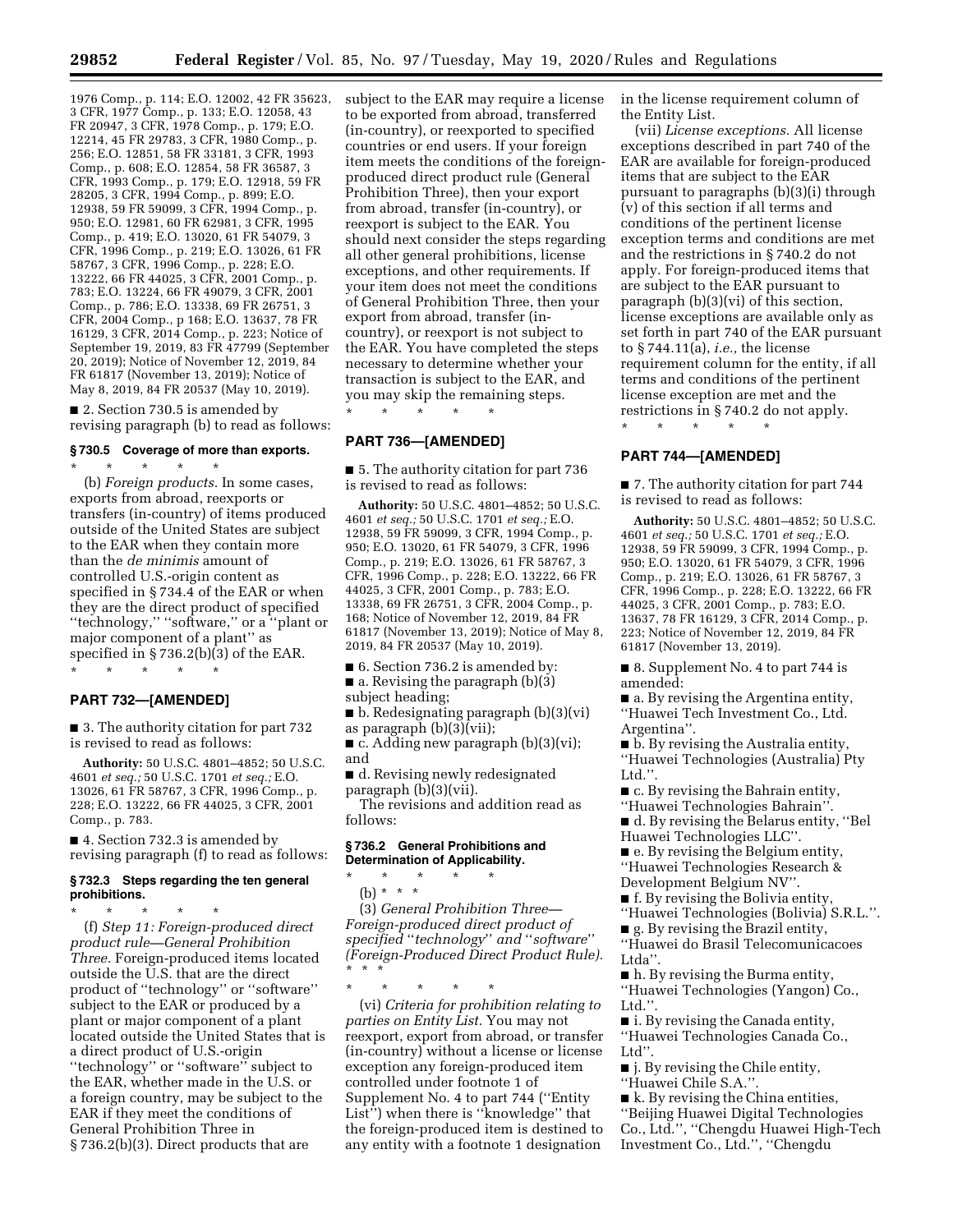Huawei Technologies Co., Ltd.'', ''Dongguan Huawei Service Co., Ltd.'', ''Dongguan Lvyuan Industry Investment Co., Ltd.'', ''Gui'an New District Huawei Investment Co., Ltd.'', ''Hangzhou Huawei Digital Technology Co., Ltd.'', ''HiSilicon Optoelectronics Co., Ltd.'', ''HiSilicon Technologies Co., Ltd (HiSilicon)'', ''HiSilicon Tech (Suzhou) Co., Ltd.'', ''Huawei Device Co., Ltd.'', ''Huawei Device (Dongguan) Co., Ltd.'', ''Huawei Device (Shenzhen) Co., Ltd.'', ''Huawei Machine Co., Ltd.'', ''Huawei Software Technologies Co., Ltd.'', ''Huawei Technical Service Co., Ltd.'', ''Huawei Technologies Co., Ltd.'', ''Huawei Technologies Service Co., Ltd.'', ''Huawei Training (Dongguan) Co., Ltd.'', ''Huayi Internet Information Service Co., Ltd.'', ''Hui Tong Business Ltd.,'', ''North Huawei Communication Technology Co., Ltd.'', ''Shanghai Haisi Technology Co., Ltd.'', ''Shanghai HiSilicon Technologies Co., Ltd.,'', ''Shanghai Mossel Trade Co., Ltd.'', ''Shenzhen HiSilicon Technologies Co., Electrical Research Center'', ''Shenzhen Huawei Technical Services Co., Ltd.'', ''Shenzhen Huawei Terminal Commercial Co., Ltd.'', ''Shenzhen Huawei Training School Co., Ltd.'', ''Shenzhen Huayi Loan Small Loan Co., Ltd.'', ''Shenzhen Legrit Technology Co., Ltd.'', ''Shenzhen Smartcom Business Co., Ltd.'', ''Suzhou Huawei Investment Co., Ltd.'', ''Wuhan Huawei Investment Co., Ltd.'', ''Xi'an Huawei Technologies Co., Ltd.'', and ''Xi'an Ruixin Investment Co., Ltd.''.

■ l. By revising the Costa Rica entity, ''Huawei Technologies Costa Rica SA''.

 $\blacksquare$  m. By revising the Cuba entity, ''Huawei Cuba''.

■ n. By revising the Denmark entity, ''Huawei Denmark''.

■ o. By revising the Egypt entity, ''Huawei Technology''.

 $\blacksquare$  p. By revising the France entity, ''Huawei France''.  $\blacksquare$  q. By revising the Germany entity, ''Huawei Technologies Deutschland GmbH''. ■ r. By revising the Hong Kong entities, ''Hua Ying Management Co. Limited'', ''Huawei Device (Hong Kong) Co., Limited'', ''Huawei International Co., Limited'', ''Huawei Tech. Investment Co., Limited'', ''Huawei Technologies Co. Ltd.'', and ''Smartcom (Hong Kong) Co., Limited''. ■ s. By revising the India entity, ''Huawei Technologies India Private Limited''. ■ t. By revising the Indonesia entity, ''Huawei Tech Investment, PT''. ■ u. By revising the Italy entities, ''Huawei Italia'', and ''Huawei Milan Research Institute''. ■ v. By revising the Jamaica entity, ''Huawei Technologies Jamaica Company Limited''.  $\blacksquare$  w. By revising the Japan entity, ''Huawei Technologies Japan K.K.''. ■ x. By revising the Jordan entity, ''Huawei Technologies Investment Co. Ltd.''.  $\blacksquare$  y. By revising the Kazakhstan entity, ''Huawei Technologies LLC Kazakhstan''. ■ z. By revising the Lebanon entity, ''Huawei Technologies Lebanon''. ■ aa. By revising the Madagascar entity, ''Huawei Technologies Madagascar Sarl''. ■ bb. By revising the Mexico entity, ''Huawei Technologies De Mexico S.A.''. ■ cc. By revising the Netherlands entity, "Huawei Technologies Coöperatief U.A.''. ■ dd. By revising the New Zealand entity, ''Huawei Technologies (New Zealand) Company Limited''.

■ ee. By revising the Oman entity, ''Huawei Tech Investment Oman LLC''.  $\blacksquare$  ff. By revising the Pakistan entity, ''Huawei Technologies Pakistan (Private) Limited''.

■ gg. By revising the Panama entity, ''Huawei Technologies Cr Panama S.A''. ■ hh. By revising the Paraguay entity,

''Huawei Technologies Paraguay S.A.''. ■ ii. By revising the Portugal entity,

''Huawei Technology Portugal''.

■ jj. By revising the Qatar entity,

''Huawei Tech Investment Limited''.

■ kk. By revising the Romania entity, ''Huawei Technologies Romania Co.,

Ltd.''.

■ ll. By revising the Russia entity, ''Huawei Russia''.

■ mm. By revising the Singapore entity, ''Huawei International Pte. Ltd.''.

■ nn. By revising the South Africa entity, ''Huawei Technologies South Africa Pty Ltd.''.

■ oo. By revising the Sri Lanka entity, ''Huawei Technologies Lanka Company (Private) Limited''.

■ pp. By revising the Sweden entity, ''Huawei Sweden''.

■ qq. By revising the Switzerland entity, ''Huawei Technologies Switzerland AG''.

 $\blacksquare$  rr. By revising the Taiwan entity,

''Xunwei Technologies Co., Ltd.''

■ ss. By revising the Thailand entity, ''Huawei Technologies (Thailand) Co.''.

■ tt. By revising the United Kingdom entities, ''Centre for Integrated Photonics Ltd.'', ''Huawei Global Finance (UK) Limited'', ''Huawei Technologies (UK) Co., Ltd.'', ''Proven Glory'', and ''Proven Honour''.

■ uu. By revising the Vietnam entities, ''Huawei Technologies (Vietnam) Company Limited'' and ''Huawei Technology Co. Ltd.''.

The revisions read as follows:

## **Supplement No. 4 to Part 744—Entity List**

\* \* \* \* \*

| Country   | Entity                                                                                              |                                                  | License<br>requirement                                                                                       | License<br>review policy |         | <b>Federal Register</b><br>citation                                        |
|-----------|-----------------------------------------------------------------------------------------------------|--------------------------------------------------|--------------------------------------------------------------------------------------------------------------|--------------------------|---------|----------------------------------------------------------------------------|
| $\star$   |                                                                                                     | $\star$                                          | $\star$                                                                                                      |                          | $\star$ |                                                                            |
| ARGENTINA | Huawei Tech Investment Co., Ltd. Ar-<br>gentina, Av. Leandro N. Alem 815,<br>C1054 CABA, Argentina. |                                                  | For all items subject to<br>the EAR. (See<br>$\S$ \$736.2(b)(3)(vi), <sup>1</sup> and<br>744.11 of the EAR.) | Presumption of denial    |         | 84 FR 43495, 8/21/19.<br>85 FR IINSERT FR PAGE<br>NUMBER AND 5/19/<br>20]. |
| $\star$   |                                                                                                     | $\star$                                          | $\star$                                                                                                      |                          | $\star$ | $\star$                                                                    |
| AUSTRALIA | Huawei<br>799<br>L6<br>Ltd.,<br>Chatswood, New South Wales, 2067,<br>Australia.                     | Technologies (Australia) Pty<br>Pacific<br>Hwy., | For all items subject to<br>the EAR. (See<br>§§736.2(b)(3)(vi), <sup>1</sup> and<br>744.11 of the EAR.)      | Presumption of denial    |         | 84 FR 43495, 8/21/19.<br>85 FR IINSERT FR PAGE<br>NUMBER AND 5/19/<br>20]. |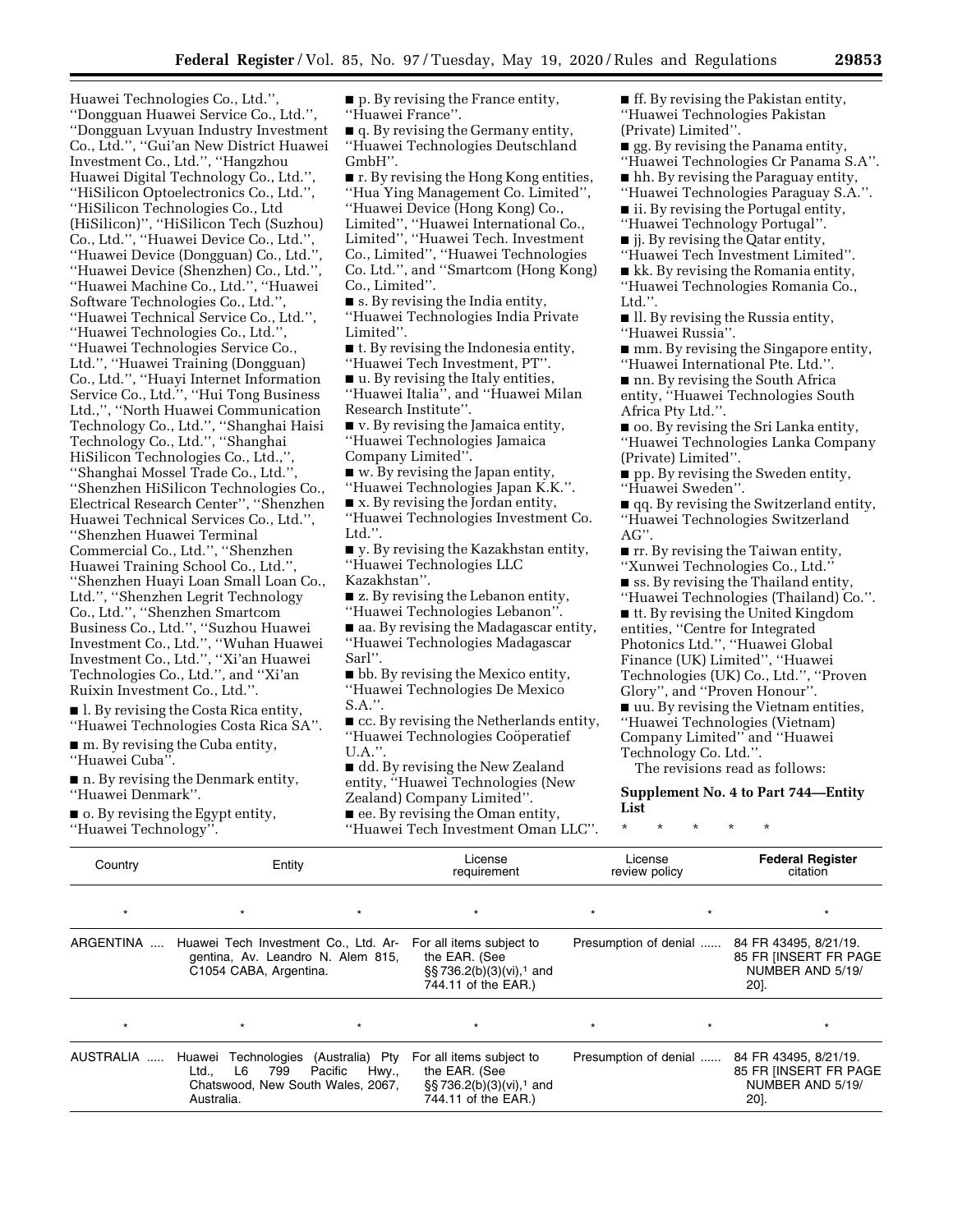▀

| Country                                | Entity                                                                                                                                                                                | License<br>requirement                                                                                   | License<br>review policy                     | <b>Federal Register</b><br>citation                                                                                        |
|----------------------------------------|---------------------------------------------------------------------------------------------------------------------------------------------------------------------------------------|----------------------------------------------------------------------------------------------------------|----------------------------------------------|----------------------------------------------------------------------------------------------------------------------------|
| $\star$                                | $\star$<br>$\star$                                                                                                                                                                    | $\star$                                                                                                  | $\star$<br>$\star$                           | $\star$                                                                                                                    |
|                                        | BAHRAIN  Huawei Technologies Bahrain, Building<br>647 2811 Road 2811, Block 428,<br>Muharraq, Bahrain.                                                                                | For all items subject to<br>the EAR. (See<br>§§736.2(b)(3)(vi), <sup>1</sup> and<br>744.11 of the EAR.)  | Presumption of denial  84 FR 43495, 8/21/19. | 85 FR IINSERT FR PAGE<br>NUMBER AND 5/19/<br>20].                                                                          |
|                                        | BELARUS  Bel Huawei Technologies LLC, a.k.a., For all items subject to<br>the following one alias:<br>-BellHuawei Technologies LLC. 5<br>Dzerzhinsky Ave., Minsk, 220036,<br>Belarus. | the EAR. (See<br>§§736.2(b)(3)(vi), <sup>1</sup> and<br>744.11 of the EAR.)<br>$\star$                   | Presumption of denial  84 FR 43495, 8/21/19. | 85 FR [INSERT FR PAGE<br>NUMBER AND 5/19/<br>$20$ ].                                                                       |
|                                        |                                                                                                                                                                                       |                                                                                                          | $\star$                                      |                                                                                                                            |
|                                        | BELGIUM  Huawei Technologies Research & De-<br>Belgium<br>NV,<br>velopment<br>Technologiepark<br>9052<br>19.<br>Zwijnaarde Belgium.                                                   | For all items subject to<br>the EAR. (See<br>§§736.2(b)(3)(vi), <sup>1</sup> and<br>744.11 of the EAR.)  | Presumption of denial  84 FR 22963, 5/21/19. | 84 FR 43495, 8/21/19.<br>85 FR [INSERT FR PAGE<br>NUMBER AND 5/19/<br>20].                                                 |
|                                        |                                                                                                                                                                                       |                                                                                                          |                                              |                                                                                                                            |
|                                        |                                                                                                                                                                                       |                                                                                                          |                                              |                                                                                                                            |
|                                        | BOLIVIA  Huawei Technologies (Bolivia) S.R.L.,<br>La Paz, Bolivia.                                                                                                                    | For all items subject to<br>the EAR. (See<br>§§736.2(b)(3)(vi), <sup>1</sup> and<br>744.11 of the EAR.)  | Presumption of denial  84 FR 22963, 5/21/19. | 85 FR [INSERT FR PAGE<br>NUMBER AND 5/19/<br>$20$ ].                                                                       |
|                                        | BRAZIL  Huawei do Brasil Telecomunicacões<br>Ltda, Av James Clerk Maxwell, 400<br>Park, Campinas<br>Cond. Techno<br>13069380, Brazil.                                                 | For all items subject to<br>the EAR. (See<br>§§ 736.2(b)(3)(vi), <sup>1</sup> and<br>744.11 of the EAR.) |                                              | Presumption of denial  84 FR 22963, 5/21/19. 84<br>FR 43495, 8/21/19.<br>85 FR [INSERT FR PAGE<br>NUMBER AND 5/19/<br>20]. |
|                                        |                                                                                                                                                                                       |                                                                                                          |                                              |                                                                                                                            |
|                                        | BURMA  Huawei Technologies (Yangon) Co., For all items subject to<br>Ltd., Yangon, Burma.                                                                                             | the EAR. (See<br>§§ 736.2(b)(3)(vi), <sup>1</sup> and<br>744.11 of the EAR.)                             | Presumption of denial  84 FR 22963, 5/21/19. | 85 FR IINSERT FR PAGE<br>NUMBER AND 5/19/<br>20].                                                                          |
| CANADA                                 |                                                                                                                                                                                       |                                                                                                          |                                              |                                                                                                                            |
|                                        | Huawei Technologies Canada Co., For all items subject to<br>Ltd., Markham, ON, Canada.                                                                                                | the EAR. (See<br>§§ 736.2(b)(3)(vi), <sup>1</sup> and<br>744.11 of the EAR.)                             | Presumption of denial  84 FR 22963, 5/21/19. | 85 FR [INSERT FR PAGE<br>NUMBER AND 5/19/<br>20].                                                                          |
|                                        | CHILE  Huawei Chile S.A., Santiago, Chile.                                                                                                                                            | For all items subject to<br>the EAR. (See<br>§§ 736.2(b)(3)(vi), <sup>1</sup> and<br>744.11 of the EAR.) | Presumption of denial                        | 84 FR 22963, 5/21/19.<br>85 FR JINSERT FR PAGE<br>NUMBER AND 5/19/<br>$20$ ].                                              |
| CHINA, PEO-<br>PLE'S RE-<br>PUBLIC OF. | $\star$                                                                                                                                                                               |                                                                                                          | $\star$                                      |                                                                                                                            |
|                                        | Beijing Huawei Digital Technologies For all items subject to<br>Co., Ltd., Beijing, China.                                                                                            | the EAR. (See<br>§§736.2(b)(3)(vi), <sup>1</sup> and<br>744.11 of the EAR.)                              | Presumption of denial                        | 84 FR 22963, 5/21/19.<br>85 FR [INSERT FR PAGE<br>NUMBER AND 5/19/<br>20].                                                 |
|                                        | Chengdu Huawei High-Tech Invest-<br>ment Co., Ltd., Chengdu, Sichuan,<br>China.                                                                                                       | For all items subject to<br>the EAR. (See<br>§§736.2(b)(3)(vi), <sup>1</sup> and<br>744.11 of the EAR.)  | Presumption of denial                        | 84 FR 22963, 5/21/19.<br>85 FR [INSERT FR PAGE<br>NUMBER AND 5/19/<br>20].                                                 |
|                                        | Chengdu Huawei Technologies Co.,<br>Ltd., Chengdu, Sichuan, China.                                                                                                                    | For all items subject to<br>the EAR. (See<br>§§736.2(b)(3)(vi), <sup>1</sup> and<br>744.11 of the EAR.)  | Presumption of denial                        | 84 FR 22963, 5/21/19.<br>85 FR [INSERT FR PAGE<br>NUMBER AND 5/19/<br>$20$ ].                                              |
|                                        |                                                                                                                                                                                       |                                                                                                          |                                              |                                                                                                                            |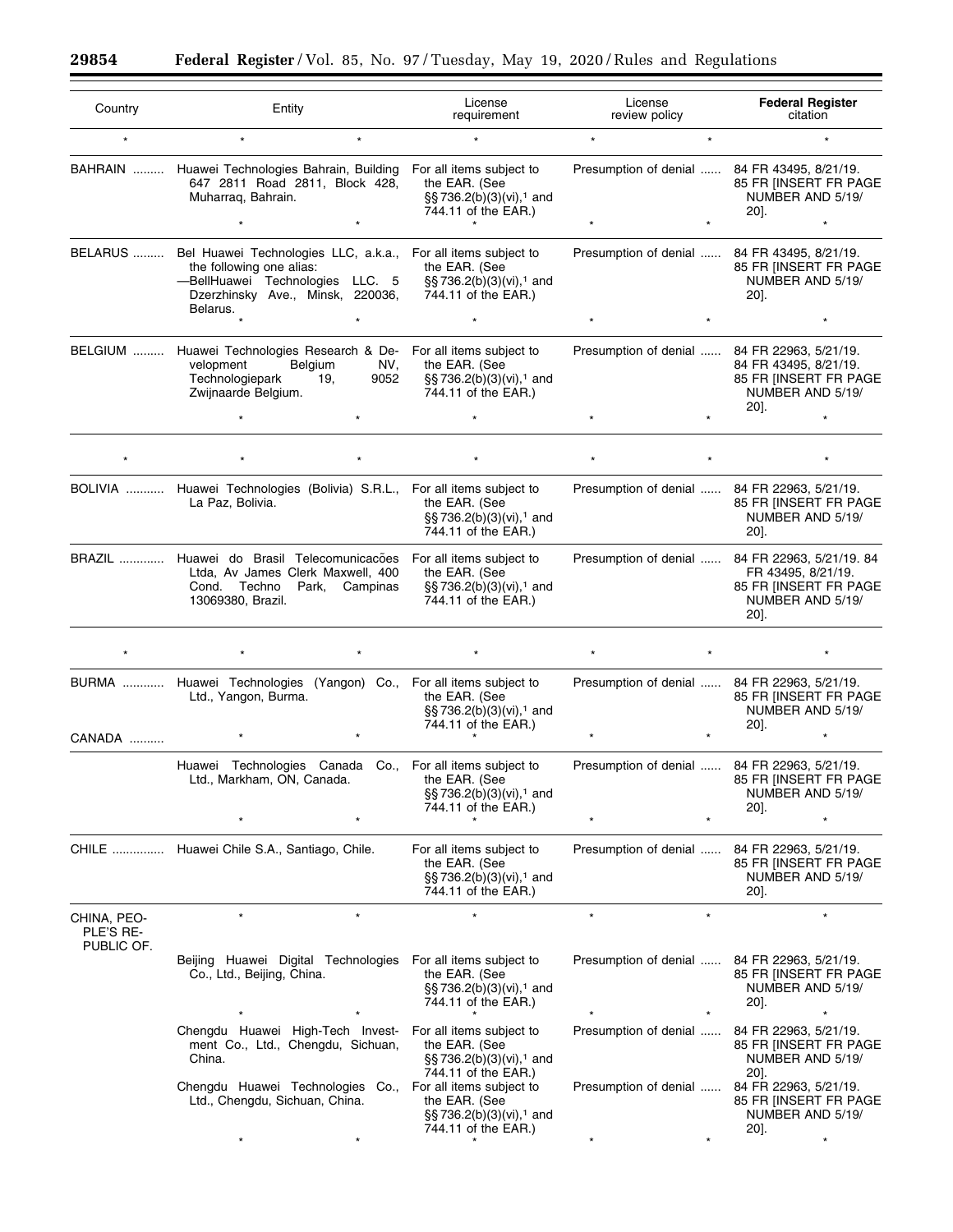| Country | Entity                                                                                                                                                                                           | License<br>requirement                                                                                      | License<br>review policy                     | <b>Federal Register</b><br>citation                                                                 |
|---------|--------------------------------------------------------------------------------------------------------------------------------------------------------------------------------------------------|-------------------------------------------------------------------------------------------------------------|----------------------------------------------|-----------------------------------------------------------------------------------------------------|
|         | Dongguan Huawei Service Co., Ltd., For all items subject to<br>Dongguan, Guangdong, China.                                                                                                       | the EAR. (See<br>§§ 736.2(b)(3)(vi), <sup>1</sup> and<br>744.11 of the EAR.)                                | Presumption of denial  84 FR 22963, 5/21/19. | 85 FR IINSERT FR PAGE<br>NUMBER AND 5/19/<br>$20$ ].                                                |
|         | Dongguan Lyyuan Industry Investment For all items subject to<br>Co., Ltd., Dongguan, Guangdong,<br>China.                                                                                        | the EAR. (See<br>§§736.2(b)(3)(vi), <sup>1</sup> and<br>744.11 of the EAR.)                                 | Presumption of denial                        | 84 FR 22963, 5/21/19.<br>85 FR [INSERT FR PAGE<br>NUMBER AND 5/19/<br>20].                          |
|         | Gui'an New District Huawei Investment For all items subject to<br>Co., Ltd., Guiyang, Guizhou, China.                                                                                            | the EAR. (See<br>§§736.2(b)(3)(vi), <sup>1</sup> and<br>744.11 of the EAR.)                                 | Presumption of denial                        | 84 FR 22963, 5/21/19.<br>85 FR [INSERT FR PAGE<br>NUMBER AND 5/19/<br>$20$ ].                       |
|         | Hangzhou Huawei Digital Technology<br>Co., Ltd., Hangzhou,<br>Zhejiang,<br>China.                                                                                                                | For all items subject to<br>the EAR. (See<br>§§736.2(b)(3)(vi), <sup>1</sup> and<br>744.11 of the EAR.)     | Presumption of denial                        | 84 FR 22963, 5/21/19.<br>85 FR IINSERT FR PAGE<br>NUMBER AND 5/19/<br>20].                          |
|         | HiSilicon Optoelectronics Co., Ltd., For all items subject to<br>Wuhan, Hubei, China.                                                                                                            | the EAR. (See<br>§§736.2(b)(3)(vi), <sup>1</sup> and<br>744.11 of the EAR.)                                 | Presumption of denial  84 FR 22963, 5/21/19. | 85 FR IINSERT FR PAGE<br>NUMBER AND 5/19/<br>20].                                                   |
|         | HiSilicon<br>Technologies<br>Co.,<br>(HiSilicon), Bantian Longgang Dis-<br>trict, Shenzhen, 518129, China.                                                                                       | Ltd For all items subject to<br>the EAR. (See<br>§§736.2(b)(3)(vi), <sup>1</sup> and<br>744.11 of the EAR.) | Presumption of denial                        | 84 FR 22963, 5/21/19.<br>85 FR IINSERT FR PAGE<br>NUMBER AND 5/19/<br>20].                          |
|         | HiSilicon Tech (Suzhou) Co., Ltd.,<br>Suzhou, Jiangsu, China.                                                                                                                                    | For all items subject to<br>the EAR. (See<br>§§736.2(b)(3)(vi), <sup>1</sup> and<br>744.11 of the EAR.)     | Presumption of denial                        | 84 FR 22963, 5/21/19.<br>85 FR IINSERT FR PAGE<br>NUMBER AND 5/19/<br>20].                          |
|         | Huawei Device Co., Ltd., Dongguan,<br>Guangdong, China.                                                                                                                                          | For all items subject to<br>the EAR. (See<br>§§736.2(b)(3)(vi), <sup>1</sup> and<br>744.11 of the EAR.)     | Presumption of denial                        | 84 FR 22963, 5/21/19.<br>85 FR IINSERT FR PAGE<br>NUMBER AND 5/19/<br>20].                          |
|         | Huawei Device (Dongguan) Co., Ltd., For all items subject to<br>Dongguan, Guangdong, China.                                                                                                      | the EAR. (See<br>§§736.2(b)(3)(vi), <sup>1</sup> and<br>744.11 of the EAR.)                                 | Presumption of denial                        | 84 FR 22963, 5/21/19.<br>85 FR IINSERT FR PAGE<br>NUMBER AND 5/19/<br>$20$ ].                       |
|         | Huawei Device (Shenzhen) Co., Ltd.,<br>Shenzhen, Guangdong, China.                                                                                                                               | For all items subject to<br>the EAR. (See<br>§§736.2(b)(3)(vi), <sup>1</sup> and<br>744.11 of the EAR.)     | Presumption of denial                        | 84 FR 22963, 5/21/19.<br>85 FR [INSERT FR PAGE<br>NUMBER AND 5/19/<br>20].                          |
|         | Huawei Machine Co., Ltd., Dongguan,<br>Guangdong, China.                                                                                                                                         | For all items subject to<br>the EAR. (See<br>§§736.2(b)(3)(vi), <sup>1</sup> and<br>744.11 of the EAR.)     | Presumption of denial                        | 84 FR 22963, 5/21/19.<br>85 FR [INSERT FR PAGE<br>NUMBER AND 5/19/<br>20].                          |
|         | Huawei Software Technologies Co.,<br>Ltd., Nanjing, Jiangsu, China.                                                                                                                              | For all items subject to<br>the EAR. (See<br>$\S$ §736.2(b)(3)(vi), <sup>1</sup> and<br>744.11 of the EAR.) | Presumption of denial                        | 84 FR 22963, 5/21/19.<br>85 FR [INSERT FR PAGE<br>NUMBER AND 5/19/<br>$20$ ].                       |
|         | Huawei Technical Service Co., Ltd., For all items subject to<br>China.                                                                                                                           | the EAR. (See<br>$\S$ §736.2(b)(3)(vi), <sup>1</sup> and<br>744.11 of the EAR.)                             | Presumption of denial                        | 84 FR 22963, 5/21/19.<br>85 FR [INSERT FR PAGE<br>NUMBER AND 5/19/<br>$20$ ].                       |
|         | Huawei Technologies Co., Ltd., a.k.a.,<br>the following one alias:<br>-Shenzhen Huawei Technologies, and<br>to include the following addresses<br>and the following 22 affiliated enti-<br>ties: | For all items subject to<br>the EAR. (See<br>§§736.2(b)(3)(vi), <sup>1</sup> and<br>744.11 of the EAR.)     | Presumption of denial                        | 84 FR 22963, 5/21/19.<br>84 FR 43495, 8/21/19.<br>85 FR [INSERT FR PAGE<br>NUMBER AND 5/19/<br>20]. |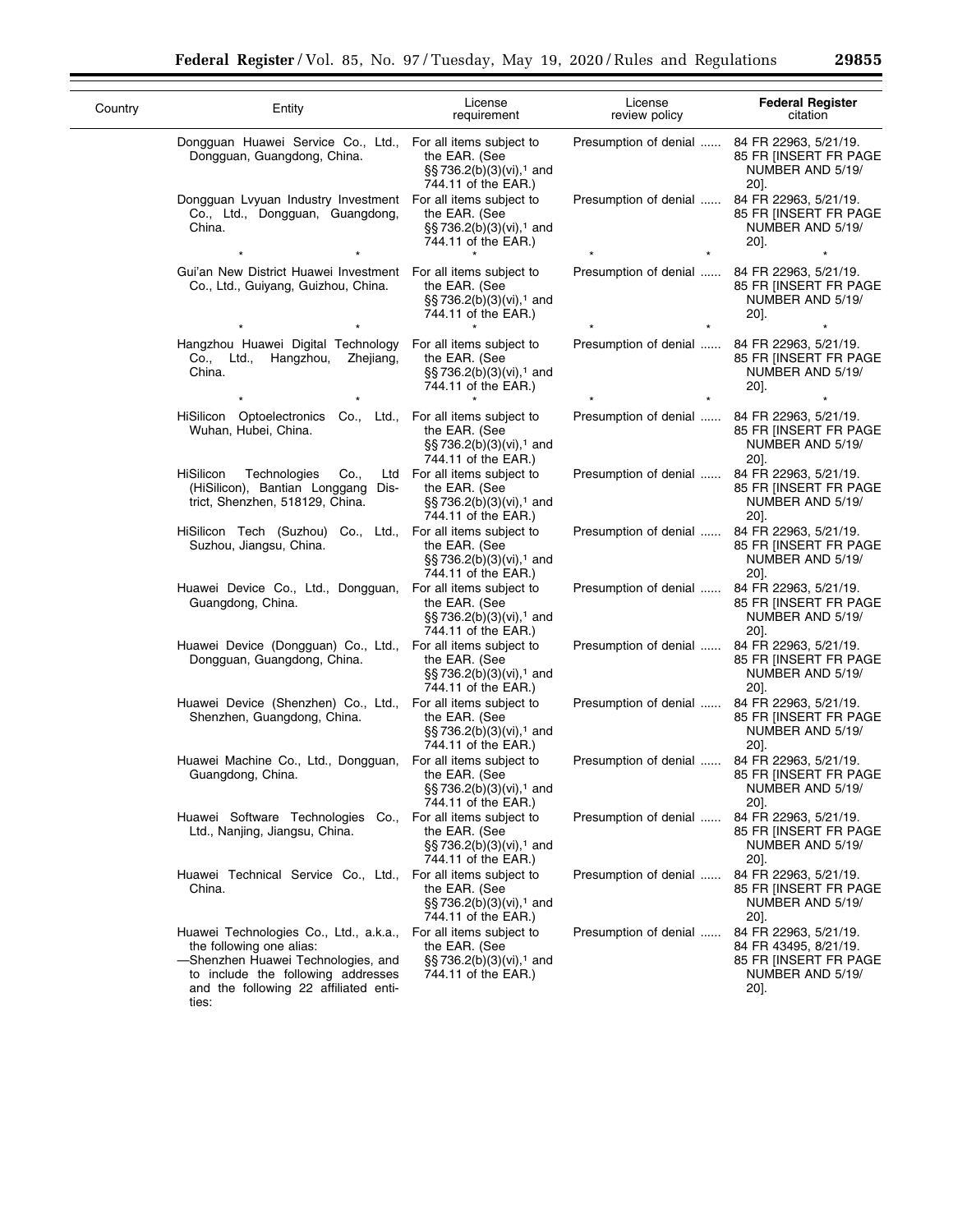| Country | Entity                                                                                                                                                                                                                                                                                                                                                                                                                                                                                                                                                                                                                                                                                                                                                                                                                                                                                                                                                                                                                                                                                                                                                                                                                                                                                                                                                                                                                                                                                                                                                                                                                                                                                                                                                                                                                                                                                                                                                                                                                                                                                                               | License<br>requirement | License<br>review policy | <b>Federal Register</b><br>citation |
|---------|----------------------------------------------------------------------------------------------------------------------------------------------------------------------------------------------------------------------------------------------------------------------------------------------------------------------------------------------------------------------------------------------------------------------------------------------------------------------------------------------------------------------------------------------------------------------------------------------------------------------------------------------------------------------------------------------------------------------------------------------------------------------------------------------------------------------------------------------------------------------------------------------------------------------------------------------------------------------------------------------------------------------------------------------------------------------------------------------------------------------------------------------------------------------------------------------------------------------------------------------------------------------------------------------------------------------------------------------------------------------------------------------------------------------------------------------------------------------------------------------------------------------------------------------------------------------------------------------------------------------------------------------------------------------------------------------------------------------------------------------------------------------------------------------------------------------------------------------------------------------------------------------------------------------------------------------------------------------------------------------------------------------------------------------------------------------------------------------------------------------|------------------------|--------------------------|-------------------------------------|
|         | Addresses for Huawei Technologies<br>Co., Ltd.: Bantian Huawei Base,<br>District,<br>Shenzhen,<br>Longgang<br>518129, China; and No. 1899 Xi<br>Yuan Road, High-Tech West District,<br>Chengdu, 611731; and C1, Wuhan<br>Future City, No. 999 Gaoxin Ave.,<br>Wuhan,<br>Hebei<br>Province;<br>and<br>Banxuegang Industrial Park, Buji<br>Longgang, Shenzhen, Guangdong,<br>518129, China; and R&D Center, No.<br>2222, Golden Bridge Road, Pu Dong<br>District, Shanghai, China.<br>Affiliated entities:<br>Beijing Huawei Longshine Information<br>Technology Co., Ltd., a.k.a., the fol-<br>lowing one alias:<br>-Beijing Huawei Longshine, to include<br>the following subordinate. Q80-3-<br>25R, 3rd Floor, No. 3, Shangdi Infor-<br>mation Road, Haidian District, Bei-<br>jing, China.<br>Hangzhou New Longshine Information<br>Technology Co., Ltd., Room 605, No.<br>Xinba,<br>Xiachang<br>21,<br>District,<br>Hangzhou, China.<br>Hangzhou Huawei<br>Communication<br>Technology Co., Ltd., Building 1, No.<br>410, Jianghong Road, Changhe<br>Street, Binjiang District, Hangzhou,<br>Zhejiang, China.<br>Hangzhou Huawei Enterprises, No. 410<br>Jianghong<br>Road,<br><b>Building</b><br>$\blacksquare$<br>Hangzhou, China.<br>Huawei Digital Technologies (Suzhou)<br>Co., Ltd., No. 328 XINHU STREET,<br>Building A3, Suzhou (Huawei R&D<br>Center, Building A3, Creative Indus-<br>trial Park, No. 328, Xinghu Street,<br>Suzhou), Suzhou, Jiangsu, China.<br>Huawei Marine Networks Co., Ltd.,<br>a.k.a., the following one alias:<br>-Huawei Marine. Building R4, No. 2<br>Songshan<br>City<br>Avenue,<br>Lake<br>Science & Tech Industry<br>Park,<br>Dongguan, 523808, and No. 62, Sec-<br>ond Ave., 5/F-6/F, TEDA, MSD-B2<br>Area, Tianjin Economic and Techno-<br>logical Development Zone, Tianjin,<br>300457, China.<br>Huawei Mobile<br>Technology Ltd.,<br>Huawei Base, Building 2, District B,<br>Shenzhen, China.<br>Huawei Tech. Investment Co., U1<br>Building, No. 1899 Xiyuan Avenue,<br>West Gaoxin District, Chengdu City,<br>611731, China.<br>Huawei Technology Co., Ltd. Chengdu |                        |                          |                                     |
|         | Research Institute, No. 1899, Xiyuan<br>Ave., Hi-Tech Western District,<br>Chengdu, Sichuan Province, 610041,<br>China.                                                                                                                                                                                                                                                                                                                                                                                                                                                                                                                                                                                                                                                                                                                                                                                                                                                                                                                                                                                                                                                                                                                                                                                                                                                                                                                                                                                                                                                                                                                                                                                                                                                                                                                                                                                                                                                                                                                                                                                              |                        |                          |                                     |
|         | Huawei<br>Technology<br>Co.,<br>Ltd.<br>Hangzhou Research Institute, No.<br>410, Jianghong Rd., Building 4,<br>Binjiang<br>Changhe St.,<br>District,<br>Hangzhou,<br>Zhejiang<br>Province,<br>310007, China.                                                                                                                                                                                                                                                                                                                                                                                                                                                                                                                                                                                                                                                                                                                                                                                                                                                                                                                                                                                                                                                                                                                                                                                                                                                                                                                                                                                                                                                                                                                                                                                                                                                                                                                                                                                                                                                                                                         |                        |                          |                                     |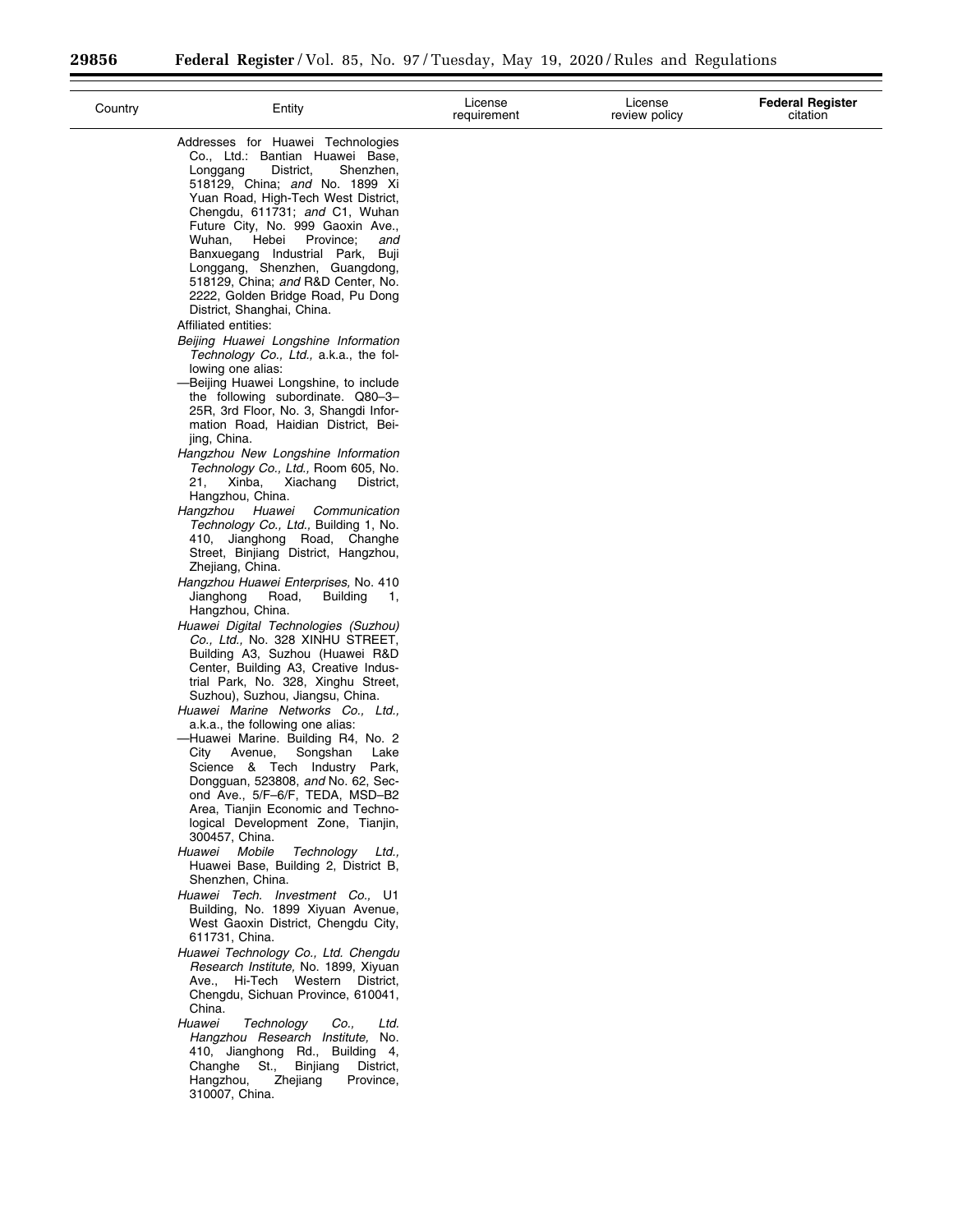| Country | Entity                                                                                                                                                                                                                                                                                                                                                                                                                                                                                                                                                                                                                                                                                                                                                                                                                                                                                                                                                                                                                                                                                                                                                                                                                                                                                                                                                                                                                                                                                                                                                                                                                                                                                                                                                                                 | License<br>requirement                                                                                                         | License<br>review policy                     | <b>Federal Register</b><br>citation                                                   |
|---------|----------------------------------------------------------------------------------------------------------------------------------------------------------------------------------------------------------------------------------------------------------------------------------------------------------------------------------------------------------------------------------------------------------------------------------------------------------------------------------------------------------------------------------------------------------------------------------------------------------------------------------------------------------------------------------------------------------------------------------------------------------------------------------------------------------------------------------------------------------------------------------------------------------------------------------------------------------------------------------------------------------------------------------------------------------------------------------------------------------------------------------------------------------------------------------------------------------------------------------------------------------------------------------------------------------------------------------------------------------------------------------------------------------------------------------------------------------------------------------------------------------------------------------------------------------------------------------------------------------------------------------------------------------------------------------------------------------------------------------------------------------------------------------------|--------------------------------------------------------------------------------------------------------------------------------|----------------------------------------------|---------------------------------------------------------------------------------------|
|         | Huawei Technologies Co., Ltd. Beijing<br>Research Institute, No. 3, Xinxi Rd.,<br>Huawei Building, ShangDi Informa-<br>tion Industrial Base, Haidian District,<br>Beijing, 100095, China; and No. 18,<br>Muhe Rd., Building 1–4, Haidian Dis-<br>trict, Beijing, China.<br>Huawei Technologies Co., Ltd. Material<br>Characterization Lab. Huawei Base,<br>Bantian, Shenzhen 518129, China.<br>Huawei Technologies Co., Ltd. Xi'an<br>Research Institute, National Develop-<br>ment Bank Building (Zhicheng Build-<br>ing), No. 2, Gaoxin 1st Road, Xi'an<br>High-tech Zone, Xi'an, China.<br>Huawei Terminal (Shenzhen) Co., Ltd.,<br>Huawei Base, B1, Shenzhen, China.<br>Nanchang Huawei Communication<br>Technology, No. 188 Huoju Street,<br>F10-11, Nanchang, China.<br>Ningbo Huawei Computer & Net Co.,<br>Ltd., No. 48 Daliang Street, Ningbo,<br>China.<br>Shanghai Huawei Technologies Co.,<br>Ltd., R&D center, No. 2222, Golden<br>Bridge Road, Pu Dong District,<br>Shanghai, 286305 Shanghai, China,<br>China.<br>Shenzhen Huawei Anjiexin Electricity<br>Co., Ltd., a.k.a., the following one<br>alias:<br>-Shenzhen Huawei Agisson Electric<br>Co., Ltd. Building 2, Area B, Putian<br>Huawei Base, Longgang District,<br>Shenzhen, China; and Huawei Base,<br>Building 2, District B, Shenzhen,<br>China.<br>Shenzhen Huawei New Technology<br>Co., Ltd., Huawei Production Center,<br>Village,<br>Buji<br>Gangtou<br>Town,<br>Longgang District, Shenzhen, China.<br>Shenzhen Huawei Technology Service,<br>Huawei Base, Building 2, District B,<br>Shenzhen, China.<br>Shenzhen Huawei Technologies Soft-<br>ware, Huawei Base, Building 2, Dis-<br>trict B, Shenzhen, China.<br>Communications<br>Zhejiang<br>Huawei<br>Technology<br>Ltd.,<br>No.<br>360<br>Co., |                                                                                                                                |                                              |                                                                                       |
|         | Jiangshu<br>Road,<br><b>Building</b><br>5,<br>Hangzhou, Zhejiang, China.<br>Huawei Technologies Service Co., Ltd.,<br>Langfang, Hebei, China.                                                                                                                                                                                                                                                                                                                                                                                                                                                                                                                                                                                                                                                                                                                                                                                                                                                                                                                                                                                                                                                                                                                                                                                                                                                                                                                                                                                                                                                                                                                                                                                                                                          | For all items subject to<br>the EAR. (See<br>§§ 736.2(b)(3)(vi), <sup>1</sup> and                                              | Presumption of denial  84 FR 22963, 5/21/19. | 85 FR IINSERT FR PAGE<br>NUMBER AND 5/19/                                             |
|         | Huawei Training (Dongguan) Co., Ltd.,<br>Dongguan, Guangdong, China.                                                                                                                                                                                                                                                                                                                                                                                                                                                                                                                                                                                                                                                                                                                                                                                                                                                                                                                                                                                                                                                                                                                                                                                                                                                                                                                                                                                                                                                                                                                                                                                                                                                                                                                   | 744.11 of the EAR.)<br>For all items subject to<br>the EAR. (See<br>§§736.2(b)(3)(vi), <sup>1</sup> and<br>744.11 of the EAR.) | Presumption of denial                        | $20$ ].<br>84 FR 22963, 5/21/19.<br>85 FR [INSERT FR PAGE<br>NUMBER AND 5/19/<br>20]. |
|         | Huayi Internet Information Service Co.,<br>Ltd., Shenzhen, Guangdong, China.                                                                                                                                                                                                                                                                                                                                                                                                                                                                                                                                                                                                                                                                                                                                                                                                                                                                                                                                                                                                                                                                                                                                                                                                                                                                                                                                                                                                                                                                                                                                                                                                                                                                                                           | For all items subject to<br>the EAR. (See<br>$\S$ §736.2(b)(3)(vi), <sup>1</sup> and<br>744.11 of the EAR.)                    | Presumption of denial                        | 84 FR 22963, 5/21/19.<br>85 FR [INSERT FR PAGE<br>NUMBER AND 5/19/<br>20].            |
|         | Hui Tong Business Ltd., Huawei Base,<br>Electrical<br>Research<br>Center,<br>Shenzhen, China.                                                                                                                                                                                                                                                                                                                                                                                                                                                                                                                                                                                                                                                                                                                                                                                                                                                                                                                                                                                                                                                                                                                                                                                                                                                                                                                                                                                                                                                                                                                                                                                                                                                                                          | For all items subject to<br>the EAR. (See<br>§§736.2(b)(3)(vi), <sup>1</sup> and<br>744.11 of the EAR.)                        | Presumption of denial                        | 84 FR 43495, 8/21/19.<br>85 FR [INSERT FR PAGE<br>NUMBER AND 5/19/<br>20].            |
|         | North Huawei Communication Tech- For all items subject to<br>nology Co., Ltd., Beijing, China.                                                                                                                                                                                                                                                                                                                                                                                                                                                                                                                                                                                                                                                                                                                                                                                                                                                                                                                                                                                                                                                                                                                                                                                                                                                                                                                                                                                                                                                                                                                                                                                                                                                                                         | the EAR. (See<br>§§ 736.2(b)(3)(vi), <sup>1</sup> and<br>744.11 of the EAR.)                                                   | Presumption of denial                        | 84 FR 22963, 5/21/19.<br>85 FR IINSERT FR PAGE<br>NUMBER AND 5/19/<br>$20$ ].         |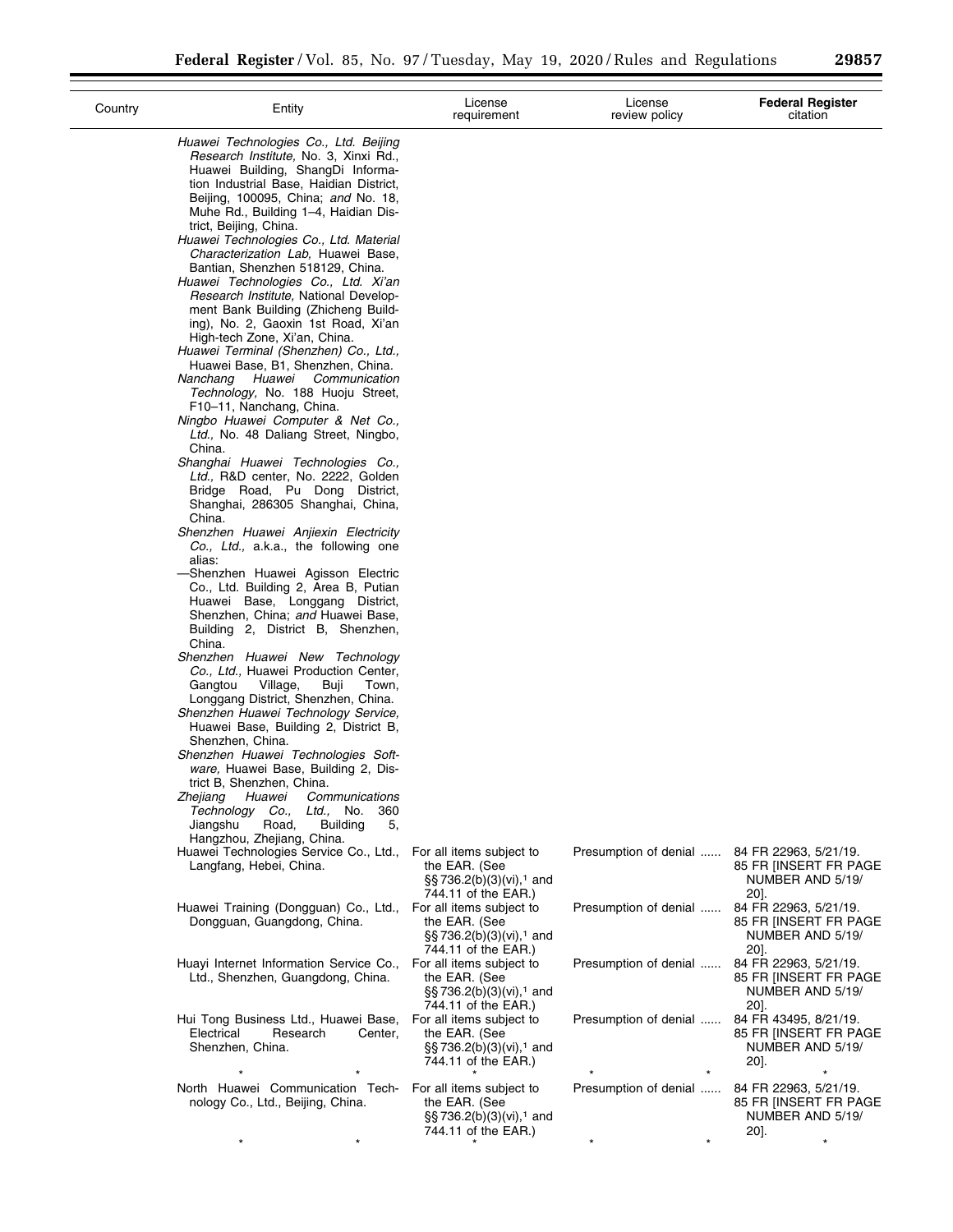$\equiv$ 

۰

| Country    | Entity                                                                                                                                                                                                                      | License<br>requirement                                                                                      | License<br>review policy                     | <b>Federal Register</b><br>citation                                        |
|------------|-----------------------------------------------------------------------------------------------------------------------------------------------------------------------------------------------------------------------------|-------------------------------------------------------------------------------------------------------------|----------------------------------------------|----------------------------------------------------------------------------|
|            | Shanghai Haisi Technology Co., Ltd., For all items subject to<br>Shanghai, China.                                                                                                                                           | the EAR. (See<br>§§ 736.2(b)(3)(vi), <sup>1</sup> and<br>744.11 of the EAR.)                                | Presumption of denial                        | 84 FR 22963, 5/21/19.<br>85 FR IINSERT FR PAGE<br>NUMBER AND 5/19/<br>20]. |
|            | Shanghai HiSilicon Technologies Co.,<br>Ltd., Room 101, No. 318, Shuixiu<br>Road, Jinze Town (Xiqi), Qingpu Dis-<br>trict, Shanghai, China.                                                                                 | For all items subject to<br>the EAR. (See<br>§§736.2(b)(3)(vi), <sup>1</sup> and<br>744.11 of the EAR.)     | Presumption of denial                        | 84 FR 43495, 8/21/19.<br>85 FR IINSERT FR PAGE<br>NUMBER AND 5/19/<br>20]. |
|            | Shanghai Mossel Trade Co., Ltd.,<br>Shanghai, China.                                                                                                                                                                        | For all items subject to<br>the EAR. (See<br>§§736.2(b)(3)(vi), <sup>1</sup> and<br>744.11 of the EAR.)     | Presumption of denial                        | 84 FR 22963, 5/21/19.<br>85 FR IINSERT FR PAGE<br>NUMBER AND 5/19/<br>20]. |
|            | Shenzhen HiSilicon Technologies Co.,<br>Electrical Research Center, Huawei<br>Base, Shenzhen, China.                                                                                                                        | For all items subject to<br>the EAR. (See<br>§§736.2(b)(3)(vi), <sup>1</sup> and<br>744.11 of the EAR.)     | Presumption of denial                        | 84 FR 43495, 8/21/19.<br>85 FR IINSERT FR PAGE<br>NUMBER AND 5/19/<br>20]. |
|            | Shenzhen Huawei Technical Services<br>Co., Ltd., Shenzhen, Guangdong,<br>China.                                                                                                                                             | For all items subject to<br>the EAR. (See<br>§§736.2(b)(3)(vi), <sup>1</sup> and<br>744.11 of the EAR.)     | Presumption of denial                        | 84 FR 22963, 5/21/19.<br>85 FR [INSERT FR PAGE<br>NUMBER AND 5/19/<br>20]. |
|            | Shenzhen Huawei Terminal Commer-<br>cial<br>Co.,<br>Ltd.,<br>Shenzhen,<br>Guangdong, China.                                                                                                                                 | For all items subject to<br>the EAR. (See<br>§§736.2(b)(3)(vi), <sup>1</sup> and<br>744.11 of the EAR.)     | Presumption of denial                        | 84 FR 22963, 5/21/19.<br>85 FR [INSERT FR PAGE<br>NUMBER AND 5/19/<br>20]. |
|            | Shenzhen Huawei Training School Co.,<br>Ltd., Shenzhen, Guangdong, China.                                                                                                                                                   | For all items subject to<br>the EAR. (See<br>§§736.2(b)(3)(vi), <sup>1</sup> and<br>744.11 of the EAR.)     | Presumption of denial                        | 84 FR 22963, 5/21/19.<br>85 FR [INSERT FR PAGE<br>NUMBER AND 5/19/<br>20]. |
|            | Shenzhen Huayi Loan Small Loan Co.,<br>Ltd., Shenzhen, Guangdong, China.                                                                                                                                                    | For all items subject to<br>the EAR. (See<br>§§736.2(b)(3)(vi), <sup>1</sup> and<br>744.11 of the EAR.)     | Presumption of denial                        | 84 FR 22963, 5/21/19.<br>85 FR [INSERT FR PAGE<br>NUMBER AND 5/19/<br>20]. |
|            | Shenzhen Legrit Technology Co., Ltd.,<br>Shenzhen, Guangdong, China.                                                                                                                                                        | For all items subject to<br>the EAR. (See<br>§§736.2(b)(3)(vi), <sup>1</sup> and<br>744.11 of the EAR.)     | Presumption of denial                        | 84 FR 22963, 5/21/19.<br>85 FR IINSERT FR PAGE<br>NUMBER AND 5/19/<br>20]. |
|            | Shenzhen Smartcom Business Co.,<br>Ltd., Shenzhen, Guangdong, China.                                                                                                                                                        | For all items subject to<br>the EAR. (See<br>§§736.2(b)(3)(vi), <sup>1</sup> and<br>744.11 of the EAR.)     | Presumption of denial                        | 84 FR 22963, 5/21/19.<br>85 FR [INSERT FR PAGE<br>NUMBER AND 5/19/<br>20]. |
|            | Suzhou Huawei Investment Co., Ltd.,<br>Suzhou, Jiangsu, China.                                                                                                                                                              | For all items subject to<br>the EAR. (See<br>§§736.2(b)(3)(vi), <sup>1</sup> and<br>744.11 of the EAR.)     | Presumption of denial                        | 84 FR 22963, 5/21/19.<br>85 FR [INSERT FR PAGE<br>NUMBER AND 5/19/<br>20]. |
|            | Wuhan Huawei Investment Co., Ltd., For all items subject to<br>Wuhan, Hubei, China.                                                                                                                                         | the EAR. (See<br>$\S$ §736.2(b)(3)(vi), <sup>1</sup> and<br>744.11 of the EAR.)                             | Presumption of denial  84 FR 22963, 5/21/19. | 85 FR [INSERT FR PAGE<br>NUMBER AND 5/19/<br>20].                          |
|            |                                                                                                                                                                                                                             |                                                                                                             |                                              |                                                                            |
|            | Xi'an Huawei Technologies Co., Ltd., For all items subject to<br>Xi'an, Shaanxi, China.                                                                                                                                     | the EAR. (See<br>$\S$ §736.2(b)(3)(vi), <sup>1</sup> and<br>744.11 of the EAR.)                             | Presumption of denial                        | 84 FR 22963, 5/21/19.<br>85 FR [INSERT FR PAGE<br>NUMBER AND 5/19/<br>20]. |
|            | Xi'an Ruixin Investment Co., Ltd., Xi'an,<br>Shaanxi, China.                                                                                                                                                                | For all items subject to<br>the EAR. (See<br>$\S$ §736.2(b)(3)(vi), <sup>1</sup> and<br>744.11 of the EAR.) | Presumption of denial                        | 84 FR 22963, 5/21/19.<br>85 FR [INSERT FR PAGE<br>NUMBER AND 5/19/<br>20]. |
| COSTA RICA | Huawei Technologies Costa Rica SA,<br>a.k.a., the following one alias:<br>-Huawei Technologies Costa Rica<br>Sociedad Anonima. S.J, Sabana<br>Norte, Detras De Burger King, Edif<br>Gru, Po Nueva, San Jose, Costa<br>Rica. | For all items subject to<br>the EAR. (See<br>§§736.2(b)(3)(vi), <sup>1</sup> and<br>744.11 of the EAR.)     | Presumption of denial  84 FR 43495, 8/21/19. | 85 FR [INSERT FR PAGE<br>NUMBER AND 5/19/<br>20].                          |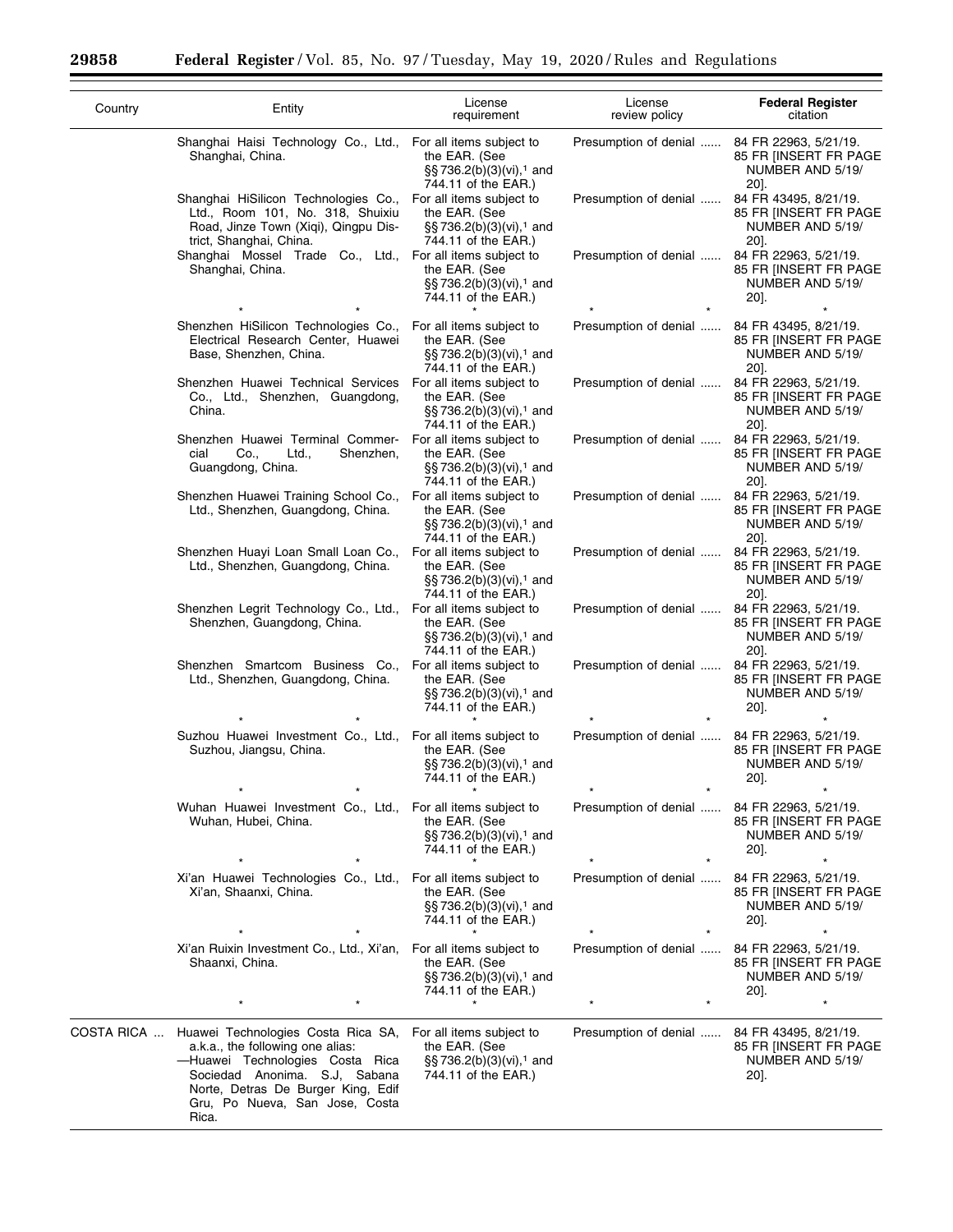| Country   | Entity                                                                                                                                                                | License<br>requirement                                                                                               | License<br>review policy                     | <b>Federal Register</b><br>citation                                           |
|-----------|-----------------------------------------------------------------------------------------------------------------------------------------------------------------------|----------------------------------------------------------------------------------------------------------------------|----------------------------------------------|-------------------------------------------------------------------------------|
| $\star$   | $\star$<br>$\star$                                                                                                                                                    |                                                                                                                      | $\star$                                      |                                                                               |
|           | CUBA  Huawei Cuba, Cuba.                                                                                                                                              | For all items subject to<br>the EAR. (See<br>§§736.2(b)(3)(vi), <sup>1</sup> and<br>744.11 of the EAR.)              | Presumption of denial  84 FR 43495, 8/21/19. | 85 FR [INSERT FR PAGE<br>NUMBER AND 5/19/<br>20].                             |
|           |                                                                                                                                                                       |                                                                                                                      |                                              |                                                                               |
|           | DENMARK  Huawei Denmark, Vestre Teglgade 9,<br>Kobenhavn Sv, Hovedstaden, 2450,<br>Denmark.                                                                           | For all items subject to<br>the EAR. (See<br>§§736.2(b)(3)(vi), <sup>1</sup> and<br>744.11 of the EAR.)              | Presumption of denial  84 FR 43495, 8/21/19. | 85 FR [INSERT FR PAGE<br>NUMBER AND 5/19/<br>20].                             |
| EGYPT     | Huawei Technology, Cairo, Egypt.                                                                                                                                      | For all items subject to<br>the EAR. (See<br>§§736.2(b)(3)(vi), <sup>1</sup> and<br>744.11 of the EAR.)              | Presumption of denial                        | 84 FR 22963, 5/21/19.<br>85 FR [INSERT FR PAGE<br>NUMBER AND 5/19/<br>20].    |
|           |                                                                                                                                                                       |                                                                                                                      |                                              |                                                                               |
| FRANCE    |                                                                                                                                                                       | $\star$                                                                                                              | $\star$                                      |                                                                               |
|           | Huawei France, a.k.a., the following<br>one alias:<br>-Huawei Technologies France SASU.<br>36-38, quai du Point du Jour, 92659<br>Boulogne-Billancourt cedex, France. | For all items subject to<br>the EAR. (See<br>§§736.2(b)(3)(vi), <sup>1</sup> and<br>744.11 of the EAR.)              | Presumption of denial                        | 84 FR 43495, 8/21/19.<br>85 FR [INSERT FR PAGE<br>NUMBER AND 5/19/<br>20].    |
|           |                                                                                                                                                                       |                                                                                                                      |                                              |                                                                               |
|           |                                                                                                                                                                       |                                                                                                                      |                                              |                                                                               |
| GERMANY   |                                                                                                                                                                       | $\star$                                                                                                              |                                              |                                                                               |
|           | Huawei<br>Technologies<br>GmbH, Germany.                                                                                                                              | Deutschland For all items subject to<br>the EAR. (See<br>§§ 736.2(b)(3)(vi), <sup>1</sup> and<br>744.11 of the EAR.) | Presumption of denial                        | 84 FR 22963, 5/21/19.<br>85 FR [INSERT FR PAGE<br>NUMBER AND 5/19/<br>20].    |
|           | $\star$                                                                                                                                                               |                                                                                                                      | $\star$                                      | $\star$                                                                       |
|           |                                                                                                                                                                       |                                                                                                                      |                                              |                                                                               |
| HONG KONG |                                                                                                                                                                       |                                                                                                                      |                                              |                                                                               |
|           | Hua Ying Management Co. Limited,<br>Tsim Sha Tsui, Kowloon, Hong<br>Kong.                                                                                             | For all items subject to<br>the EAR. (See<br>§§736.2(b)(3)(vi), <sup>1</sup> and<br>744.11 of the EAR.)              | Presumption of denial                        | 84 FR 22963,<br>5/21/19<br>85 FR [INSERT FR PAGE<br>NUMBER AND 5/19/<br>20].  |
|           | Huawei Device (Hong Kong) Co., Lim-<br>ited, Tsim Sha Tsui, Kowloon, Hong<br>Kong.                                                                                    | For all items subject to<br>the EAR. (See<br>§§736.2(b)(3)(vi), <sup>1</sup> and<br>744.11 of the EAR.)              | Presumption of denial                        | 84 FR 22963, 5/21/19.<br>85 FR [INSERT FR PAGE<br>NUMBER AND 5/19/<br>20].    |
|           | Huawei International Co., Limited,<br>Hong Kong.                                                                                                                      | For all items subject to<br>the EAR. (See<br>§§736.2(b)(3)(vi), <sup>1</sup> and<br>744.11 of the EAR.)              | Presumption of denial                        | 84 FR 22963, 5/21/19.<br>85 FR [INSERT FR PAGE<br>NUMBER AND 5/19/<br>201.    |
|           | Huawei Tech. Investment Co., Limited,<br>Hong Kong.                                                                                                                   | For all items subject to<br>the EAR. (See<br>§§736.2(b)(3)(vi), <sup>1</sup> and<br>744.11 of the EAR.)              | Presumption of denial                        | 84 FR 22963, 5/21/19.<br>85 FR [INSERT FR PAGE<br>NUMBER AND 5/19/<br>20].    |
|           | Huawei Technologies Co. Ltd., Tsim<br>Sha Tsui, Kowloon, Hong Kong.                                                                                                   | For all items subject to<br>the EAR. (See<br>§§736.2(b)(3)(vi), <sup>1</sup> and<br>744.11 of the EAR.)              | Presumption of denial                        | 84 FR 22963, 5/21/19.<br>85 FR [INSERT FR PAGE<br>NUMBER AND 5/19/<br>$20$ ]. |
|           | Smartcom (Hong Kong) Co., Limited,<br>Sheung Wan, Hong Kong.                                                                                                          | For all items subject to<br>the EAR. (See<br>§§ 736.2(b)(3)(vi), <sup>1</sup> and                                    | Presumption of denial                        | 84 FR 22963, 5/21/19.<br>85 FR [INSERT FR PAGE<br>NUMBER AND 5/19/            |
|           |                                                                                                                                                                       | 744.11 of the EAR.)                                                                                                  | $\star$                                      | 20].<br>$\star$                                                               |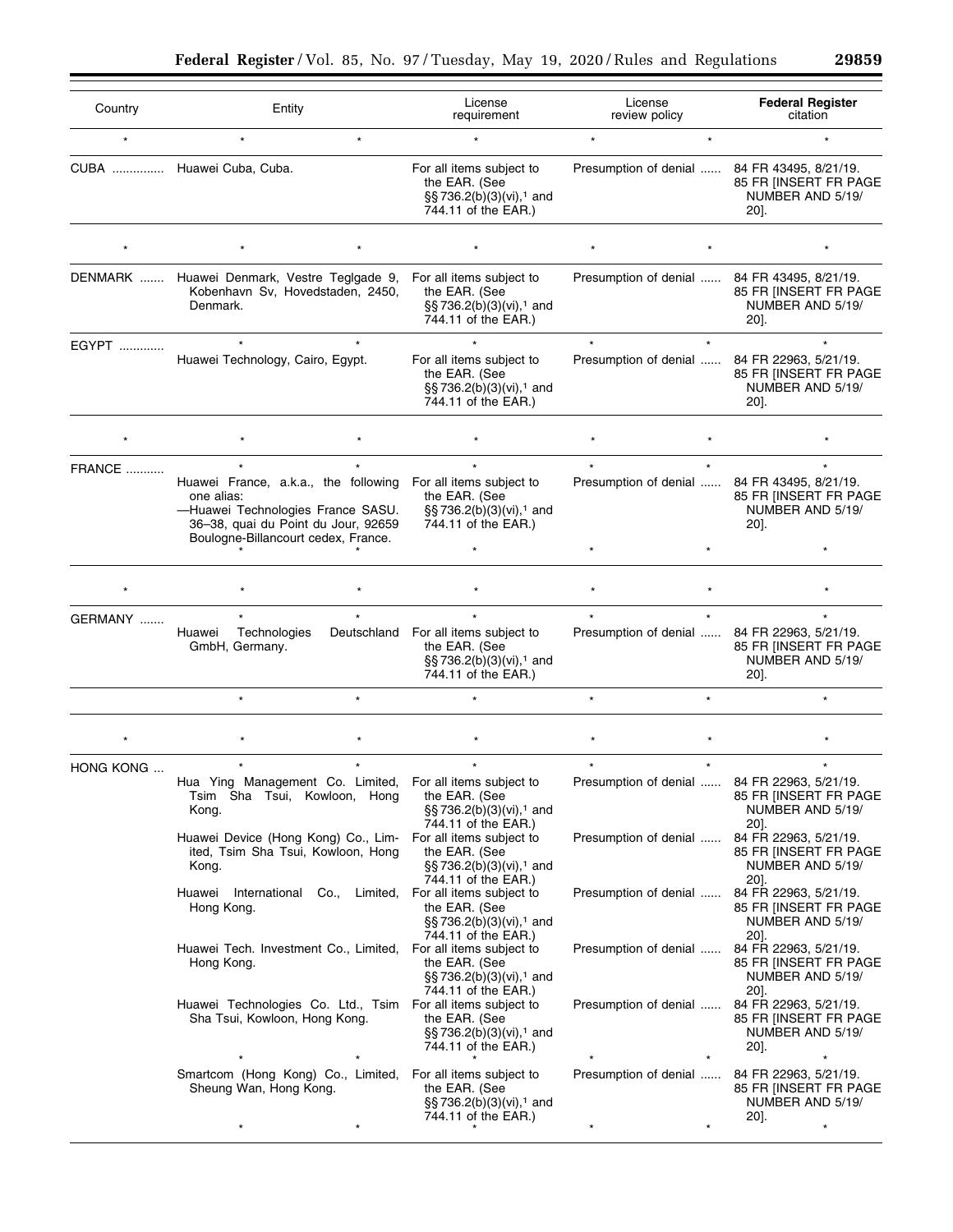$\equiv$ 

▀

| Country       | Entity                                                                                                                                                                                                                                                                                                                                       | License<br>requirement                                                                                        | License<br>review policy | <b>Federal Register</b><br>citation                                           |
|---------------|----------------------------------------------------------------------------------------------------------------------------------------------------------------------------------------------------------------------------------------------------------------------------------------------------------------------------------------------|---------------------------------------------------------------------------------------------------------------|--------------------------|-------------------------------------------------------------------------------|
| INDIA         | Huawei Technologies India Private Lim- For all items subject to<br>ited, a.k.a., the following one alias:<br>-Huawei Technologies India Pvt., Ltd.<br>Level-3/4, Leela Galleria, The Leela<br>Palace, No. 23, Airport Road,<br>Bengaluru, 560008, India; and SYNO<br>37, 46, 45/3, 45/4 ETC KNO 1540,<br>Kundalahalli Village Bengaluru Ban- | the EAR. (See<br>§§736.2(b)(3)(vi), <sup>1</sup> and<br>744.11 of the EAR.)                                   | Presumption of denial    | 84 FR 43495, 8/21/19.<br>85 FR IINSERT FR PAGE<br>NUMBER AND 5/19/<br>$20$ ]. |
|               | galore KA 560037 India.                                                                                                                                                                                                                                                                                                                      |                                                                                                               |                          |                                                                               |
| INDONESIA     | Huawei Tech Investment, PT, Bri li<br>Building 20th Floor, Suite 2005, Jl.<br>Jend., Sudirman Kav. 44-46, Ja-<br>karta, 10210, Indonesia.                                                                                                                                                                                                    | For all items subject to<br>the EAR. (See<br>$\S$ §736.2(b)(3)(vi), <sup>1</sup> and<br>744.11 of the EAR.)   | Presumption of denial    | 84 FR 43495, 8/21/19.<br>85 FR IINSERT FR PAGE<br>NUMBER AND 5/19/<br>20].    |
|               |                                                                                                                                                                                                                                                                                                                                              |                                                                                                               |                          |                                                                               |
| <b>ITALY</b>  | Huawei Italia, Via Lorenteggio, 240, For all items subject to<br>Tower A, 20147 Milan, Italy.                                                                                                                                                                                                                                                | the EAR. (See<br>§§736.2(b)(3)(vi), <sup>1</sup> and<br>744.11 of the EAR.)                                   | Presumption of denial    | 84 FR 43495, 8/21/19.<br>85 FR IINSERT FR PAGE<br>NUMBER AND 5/19/<br>20].    |
|               | Huawei Milan Research Institute, Milan,<br>Italy.                                                                                                                                                                                                                                                                                            | For all items subject to<br>the EAR. (See<br>§§736.2(b)(3)(vi), <sup>1</sup> and<br>744.11 of the EAR.)       | Presumption of denial    | 84 FR 43495, 8/21/19.<br>85 FR [INSERT FR PAGE<br>NUMBER AND 5/19/<br>$20$ .  |
|               | JAMAICA  Huawei Technologies Jamaica Com- For all items subject to<br>pany Limited, Kingston, Jamaica.                                                                                                                                                                                                                                       | the EAR. (See<br>§§736.2(b)(3)(vi), <sup>1</sup> and<br>744.11 of the EAR.)                                   | Presumption of denial    | 84 FR 22963, 5/21/19.<br>85 FR [INSERT FR PAGE<br>NUMBER AND 5/19/<br>$20$ ]. |
| JAPAN  Huawei | Technologies<br>Japan<br>Japan.                                                                                                                                                                                                                                                                                                              | K.K., For all items subject to<br>the EAR. (See<br>§§736.2(b)(3)(vi), <sup>1</sup> and<br>744.11 of the EAR.) | Presumption of denial    | 84 FR 22963, 5/21/19.<br>85 FR [INSERT FR PAGE<br>NUMBER AND 5/19/<br>$20$ ]. |
|               | JORDAN  Huawei Technologies Investment Co. For all items subject to<br>Ltd., Amman, Jordan.                                                                                                                                                                                                                                                  | the EAR. (See<br>§§736.2(b)(3)(vi), <sup>1</sup> and<br>744.11 of the EAR.)                                   | Presumption of denial    | 84 FR 22963, 5/21/19.<br>85 FR IINSERT FR PAGE<br>NUMBER AND 5/19/<br>$20$ ]. |
| KAZAKHSTAN    | $\star$                                                                                                                                                                                                                                                                                                                                      |                                                                                                               | $\star$<br>$\star$       | $\star$                                                                       |
|               | Huawei Technologies LLC Kazakhstan,<br>Zheltoksan St.,<br>5th floor,<br>191<br>050013,<br>Bostandyk,<br>District<br>of<br>Almaty, Republic of Kazakhstan.                                                                                                                                                                                    | For all items subject to<br>the EAR. (See<br>§§736.2(b)(3)(vi), <sup>1</sup> and<br>744.11 of the EAR.)       | Presumption of denial    | 84 FR 43495, 8/21/19.<br>85 FR IINSERT FR PAGE<br>NUMBER AND 5/19/<br>20].    |
| LEBANON       |                                                                                                                                                                                                                                                                                                                                              |                                                                                                               |                          |                                                                               |
|               | Huawei Technologies Lebanon, Beirut,<br>Lebanon.                                                                                                                                                                                                                                                                                             | For all items subject to<br>the EAR. (See<br>§§736.2(b)(3)(vi), <sup>1</sup> and<br>744.11 of the EAR.)       | Presumption of denial    | 84 FR 22963, 5/21/19.<br>85 FR [INSERT FR PAGE<br>NUMBER AND 5/19/<br>20].    |
|               |                                                                                                                                                                                                                                                                                                                                              |                                                                                                               |                          |                                                                               |
|               |                                                                                                                                                                                                                                                                                                                                              |                                                                                                               |                          |                                                                               |
| MADAGASCAR    | Huawei Technologies Madagascar Sarl, For all items subject to<br>Antananarivo, Madagascar.                                                                                                                                                                                                                                                   | the EAR. (See<br>§§736.2(b)(3)(vi), <sup>1</sup> and<br>744.11 of the EAR.)                                   | Presumption of denial    | 84 FR 22963, 5/21/19.<br>85 FR IINSERT FR PAGE<br>NUMBER AND 5/19/<br>20].    |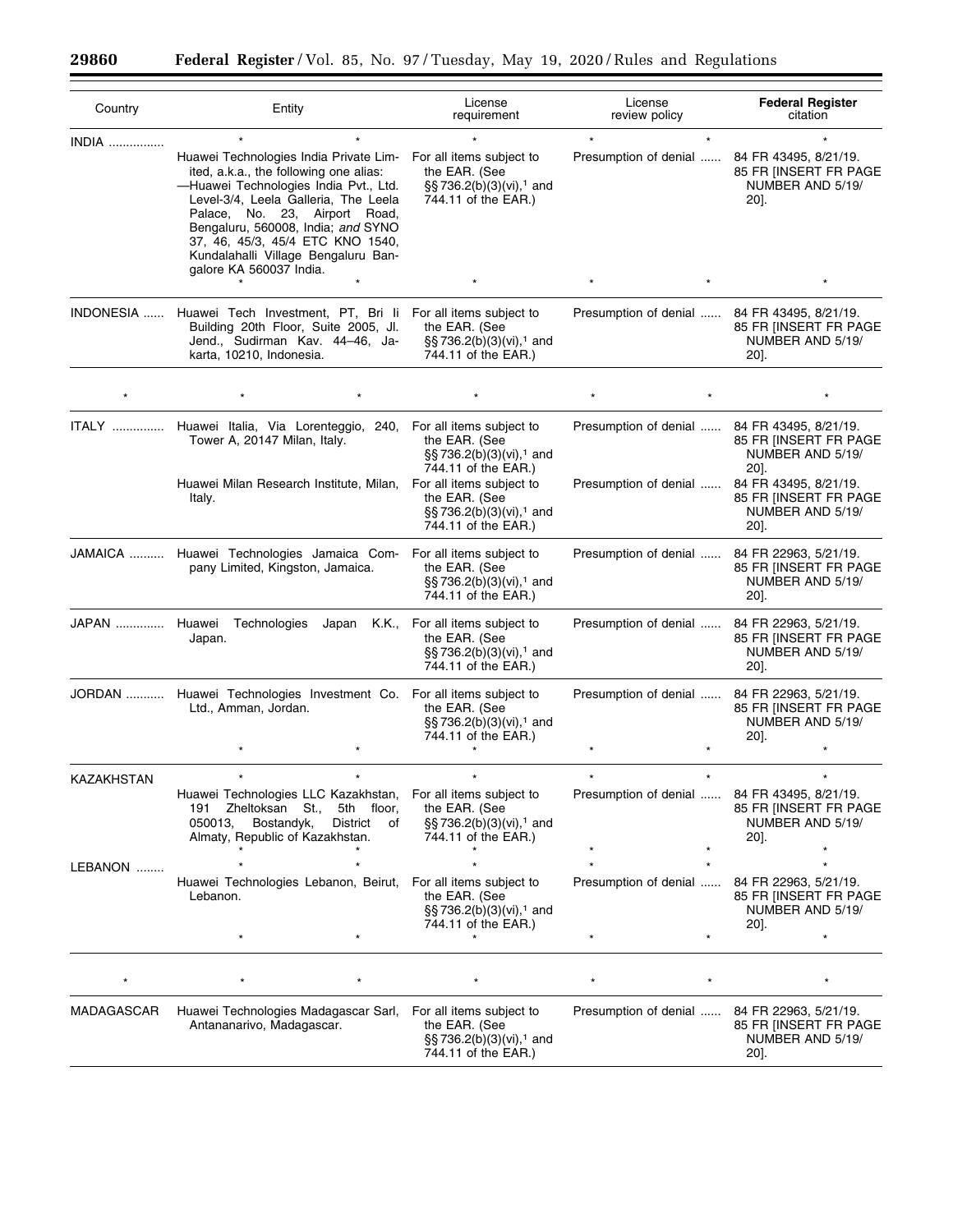| 29861 |  |
|-------|--|
|-------|--|

۰

| Country            | Entity                                                                                                                                                                                                                                                                                                                                                  | License<br>requirement                                                                                   | License<br>review policy                     | <b>Federal Register</b><br>citation                                        |
|--------------------|---------------------------------------------------------------------------------------------------------------------------------------------------------------------------------------------------------------------------------------------------------------------------------------------------------------------------------------------------------|----------------------------------------------------------------------------------------------------------|----------------------------------------------|----------------------------------------------------------------------------|
| $\star$            | $^\star$                                                                                                                                                                                                                                                                                                                                                |                                                                                                          | $\star$                                      |                                                                            |
| <b>MEXICO</b>      | Huawei Technologies De Mexico S.A.,<br>Avenida Santa Fé No. 440, Torre<br>Century Plaza Piso 15, Colonia<br>Santa Fe, Delegación Cuajimalpa de<br>Morelos, C.P. 05348, Distrito Fed-<br>eral, CDMX, Mexico; and Laza<br>Carso, Torre Falcón, Lago Zurich No.<br>245, Piso 18, Colonia Ampliacion<br>Granda, Delegación Miguel Hidalgo,<br>CDMX, Mexico. | For all items subject to<br>the EAR. (See<br>§§736.2(b)(3)(vi), <sup>1</sup> and<br>744.11 of the EAR.)  | Presumption of denial  84 FR 43495, 8/21/19. | 85 FR [INSERT FR PAGE<br>NUMBER AND 5/19/<br>20].                          |
| NETHERLANDS        |                                                                                                                                                                                                                                                                                                                                                         |                                                                                                          | $\star$                                      |                                                                            |
|                    | Huawei Technologies Coöperatief U.A.,<br>Netherlands.                                                                                                                                                                                                                                                                                                   | For all items subject to<br>the EAR. (See<br>§§ 736.2(b)(3)(vi), <sup>1</sup> and<br>744.11 of the EAR.) | Presumption of denial                        | 84 FR 22963, 5/21/19.<br>85 FR [INSERT FR PAGE<br>NUMBER AND 5/19/<br>20]. |
|                    |                                                                                                                                                                                                                                                                                                                                                         |                                                                                                          |                                              |                                                                            |
| <b>NEW ZEALAND</b> | Huawei Technologies (New Zealand) For all items subject to<br>Company Limited, 80 Queen Street,<br>Auckland Central, Auckland, 1010,<br>New Zealand.                                                                                                                                                                                                    | the EAR. (See<br>§§736.2(b)(3)(vi), <sup>1</sup> and<br>744.11 of the EAR.)                              | Presumption of denial                        | 84 FR 43495, 8/21/19.<br>85 FR [INSERT FR PAGE<br>NUMBER AND 5/19/<br>20]. |
|                    |                                                                                                                                                                                                                                                                                                                                                         |                                                                                                          |                                              |                                                                            |
|                    | OMAN  Huawei Tech Investment Oman LLC, For all items subject to<br>Muscat, Oman.                                                                                                                                                                                                                                                                        | the EAR. (See<br>§§736.2(b)(3)(vi), <sup>1</sup> and<br>744.11 of the EAR.)                              | Presumption of denial                        | 84 FR 22963, 5/21/19.<br>85 FR [INSERT FR PAGE<br>NUMBER AND 5/19/<br>20]. |
| PAKISTAN           |                                                                                                                                                                                                                                                                                                                                                         |                                                                                                          |                                              |                                                                            |
|                    | Huawei Technologies Pakistan (Pri- For all items subject to<br>vate) Limited, Islamabad, Pakistan.                                                                                                                                                                                                                                                      | the EAR. (See<br>§§736.2(b)(3)(vi), <sup>1</sup> and<br>744.11 of the EAR.)                              | Presumption of denial                        | 84 FR 22963, 5/21/19.<br>85 FR [INSERT FR PAGE<br>NUMBER AND 5/19/<br>20]. |
|                    |                                                                                                                                                                                                                                                                                                                                                         |                                                                                                          |                                              |                                                                            |
|                    | PANAMA  Huawei Technologies Cr Panama S.A,<br>Ave. Paseo del Mar, Costa del Este<br>Torre MMG, Piso 17 Ciudad de<br>Panamá, Panama.                                                                                                                                                                                                                     | For all items subject to<br>the EAR. (See<br>§§736.2(b)(3)(vi), <sup>1</sup> and<br>744.11 of the EAR.)  | Presumption of denial  84 FR 43495, 8/21/19. | 85 FR [INSERT FR PAGE<br>NUMBER AND 5/19/<br>20].                          |
| PARAGUAY           | Huawei Technologies Paraguay S.A.,<br>Asuncion, Paraguay.                                                                                                                                                                                                                                                                                               | For all items subject to<br>the EAR. (See<br>§§736.2(b)(3)(vi), <sup>1</sup> and<br>744.11 of the EAR.)  | Presumption of denial                        | 84 FR 22963, 5/21/19.<br>85 FR IINSERT FR PAGE<br>NUMBER AND 5/19/<br>20]. |
|                    |                                                                                                                                                                                                                                                                                                                                                         |                                                                                                          |                                              |                                                                            |
| PORTUGAL           | Huawei Technology Portugal, Avenida<br>Dom João II, 51B-11°.A 1990-085<br>Lisboa, Portugal.                                                                                                                                                                                                                                                             | For all items subject to<br>the EAR. (See<br>§§736.2(b)(3)(vi), <sup>1</sup> and<br>744.11 of the EAR.)  | Presumption of denial                        | 84 FR 43495, 8/21/19.<br>85 FR IINSERT FR PAGE<br>NUMBER AND 5/19/<br>20]. |
| QATAR              | Huawei<br>Tech<br>Investment<br>Limited,<br>Doha, Qatar.                                                                                                                                                                                                                                                                                                | For all items subject to<br>the EAR. (See<br>§§736.2(b)(3)(vi), <sup>1</sup> and<br>744.11 of the EAR.)  | Presumption of denial                        | 84 FR 22963, 5/21/19.<br>85 FR IINSERT FR PAGE<br>NUMBER AND 5/19/<br>20]. |
| ROMANIA            | Huawei Technologies Romania Co.,<br>Ltd., Ion Mihalache Blvd, No. 15-<br>17,1st District, 9th Floor of Bucharest<br>Tower center, Bucharest, Romania.                                                                                                                                                                                                   | For all items subject to<br>the EAR. (See<br>§§736.2(b)(3)(vi), <sup>1</sup> and<br>744.11 of the EAR.)  | Presumption of denial                        | 84 FR 43495, 8/21/19.<br>85 FR IINSERT FR PAGE<br>NUMBER AND 5/19/<br>20]. |
| RUSSIA             |                                                                                                                                                                                                                                                                                                                                                         |                                                                                                          | $\star$<br>$\star$                           |                                                                            |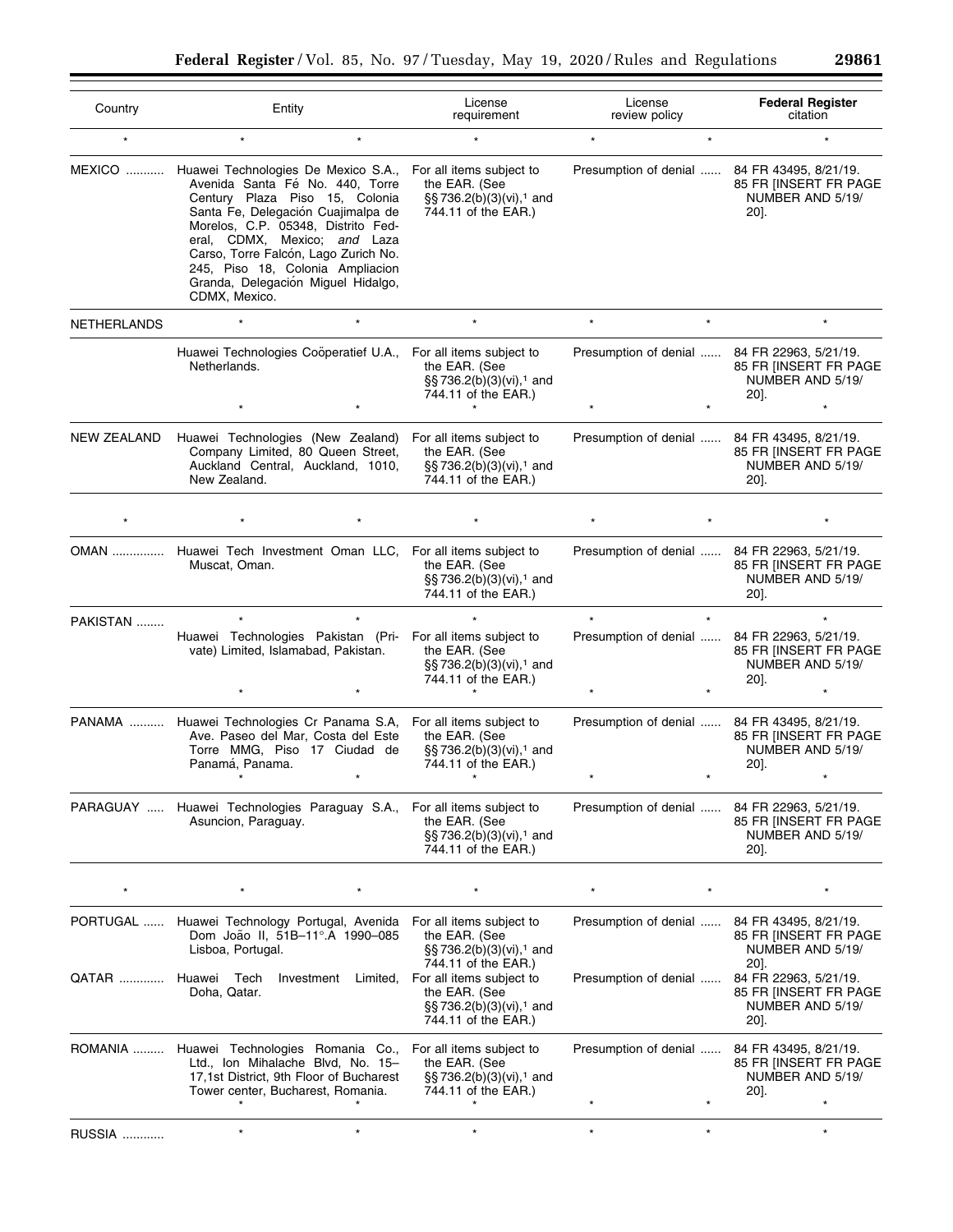$\equiv$ 

▀

| Country             | Entity                                                                                                                                                        | License<br>requirement                                                                                                 | License<br>review policy                     | <b>Federal Register</b><br>citation                                           |
|---------------------|---------------------------------------------------------------------------------------------------------------------------------------------------------------|------------------------------------------------------------------------------------------------------------------------|----------------------------------------------|-------------------------------------------------------------------------------|
|                     | Huawei<br>Russia,<br>"Krylatsky<br>Hills",<br>17<br>Bldg. 2,<br>Krylatskaya Str., Moscow 121614,<br>Russia.                                                   | Business-Park For all items subject to<br>the EAR. (See<br>§§ 736.2(b)(3)(vi), <sup>1</sup> and<br>744.11 of the EAR.) | Presumption of denial                        | 84 FR 43495, 8/21/19.<br>85 FR [INSERT FR PAGE<br>NUMBER AND 5/19/<br>20].    |
|                     |                                                                                                                                                               |                                                                                                                        |                                              |                                                                               |
|                     |                                                                                                                                                               |                                                                                                                        |                                              |                                                                               |
| SINGAPORE           |                                                                                                                                                               |                                                                                                                        |                                              |                                                                               |
|                     | Huawei International Pte. Ltd., Singa- For all items subject to<br>pore.                                                                                      | the EAR. (See<br>§§736.2(b)(3)(vi), <sup>1</sup> and<br>744.11 of the EAR.)                                            | Presumption of denial                        | 84 FR 22963, 5/21/19.<br>85 FR IINSERT FR PAGE<br>NUMBER AND 5/19/<br>20].    |
|                     |                                                                                                                                                               |                                                                                                                        |                                              |                                                                               |
| <b>SOUTH AFRICA</b> | Huawei Technologies South Africa Pty For all items subject to<br>Ltd., 128 Peter St Block 7 Grayston<br>Office Park, Sandton, Gauteng,<br>1682, South Africa. | the EAR. (See<br>§§736.2(b)(3)(vi), <sup>1</sup> and<br>744.11 of the EAR.)                                            | Presumption of denial                        | 84 FR 43495, 8/21/19.<br>85 FR [INSERT FR PAGE<br>NUMBER AND 5/19/<br>20].    |
|                     |                                                                                                                                                               |                                                                                                                        |                                              |                                                                               |
|                     |                                                                                                                                                               |                                                                                                                        |                                              |                                                                               |
|                     | SRI LANKA  Huawei Technologies Lanka Company<br>(Private)<br>Limited,<br>Colombo, Sri<br>Lanka.                                                               | For all items subject to<br>the EAR. (See<br>§§ 736.2(b)(3)(vi),1 and<br>744.11 of the EAR.)                           | Presumption of denial                        | 84 FR 22963, 5/21/19.<br>85 FR [INSERT FR PAGE<br>NUMBER AND 5/19/<br>20].    |
| <b>SWEDEN</b>       |                                                                                                                                                               |                                                                                                                        |                                              |                                                                               |
|                     | Huawei Sweden, Skalholtsgatan 9-11<br>Kista, 164 40 Stockholm, Sweden.                                                                                        | For all items subject to<br>the EAR. (See<br>§§736.2(b)(3)(vi), <sup>1</sup> and<br>744.11 of the EAR.)                | Presumption of denial                        | 84 FR 43495, 8/21/19.<br>85 FR [INSERT FR PAGE<br>NUMBER AND 5/19/<br>20].    |
| SWITZERLAND         | Huawei Technologies Switzerland AG,<br>Liebefeld, Bern, Switzerland.                                                                                          | For all items subject to<br>the EAR. (See<br>§§ 736.2(b)(3)(vi), <sup>1</sup> and<br>744.11 of the EAR.)               | Presumption of denial                        | 84 FR 22963, 5/21/19.<br>85 FR IINSERT FR PAGE<br>NUMBER AND 5/19/<br>20].    |
|                     |                                                                                                                                                               |                                                                                                                        |                                              |                                                                               |
|                     |                                                                                                                                                               |                                                                                                                        |                                              |                                                                               |
| TAIWAN              |                                                                                                                                                               |                                                                                                                        |                                              |                                                                               |
|                     | Xunwei Technologies Co., Ltd., Taipei,<br>Taiwan.                                                                                                             | For all items subject to<br>the EAR. (See<br>§§736.2(b)(3)(vi), <sup>1</sup> and<br>744.11 of the EAR.)                | Presumption of denial                        | 84 FR 22963, 5/21/19.<br>85 FR IINSERT FR PAGE<br>NUMBER AND 5/19/<br>20].    |
|                     |                                                                                                                                                               |                                                                                                                        |                                              |                                                                               |
| THAILAND            | Huawei Technologies (Thailand) Co.,<br>87/1 Wireless Road, 19th Floor, Cap-<br>ital Tower, All Seasons Place,<br>Pathumwan, Bangkok, 10330, Thai-<br>land.    | For all items subject to<br>the EAR. (See<br>§§736.2(b)(3)(vi), <sup>1</sup> and<br>744.11 of the EAR.)                | Presumption of denial                        | 84 FR 43495, 8/21/19.<br>85 FR [INSERT FR PAGE<br>NUMBER AND 5/19/<br>$20$ ]. |
|                     |                                                                                                                                                               |                                                                                                                        |                                              |                                                                               |
|                     |                                                                                                                                                               |                                                                                                                        |                                              |                                                                               |
| UNITED KING-        |                                                                                                                                                               |                                                                                                                        |                                              |                                                                               |
| DOM.                | Centre for Integrated Photonics Ltd.,<br>B55 Adastral Park, Pheonix House,<br>Martlesham Heath, Ipswich, IP5 3RE<br>United Kingdom.                           | For all items subject to<br>the EAR. (See<br>§§736.2(b)(3)(vi), <sup>1</sup> and<br>744.11 of the EAR.)                | Presumption of denial  84 FR 43495, 8/21/19. | 85 FR IINSERT FR PAGE<br>NUMBER AND 5/19/<br>$20$ ].                          |
|                     |                                                                                                                                                               |                                                                                                                        |                                              |                                                                               |